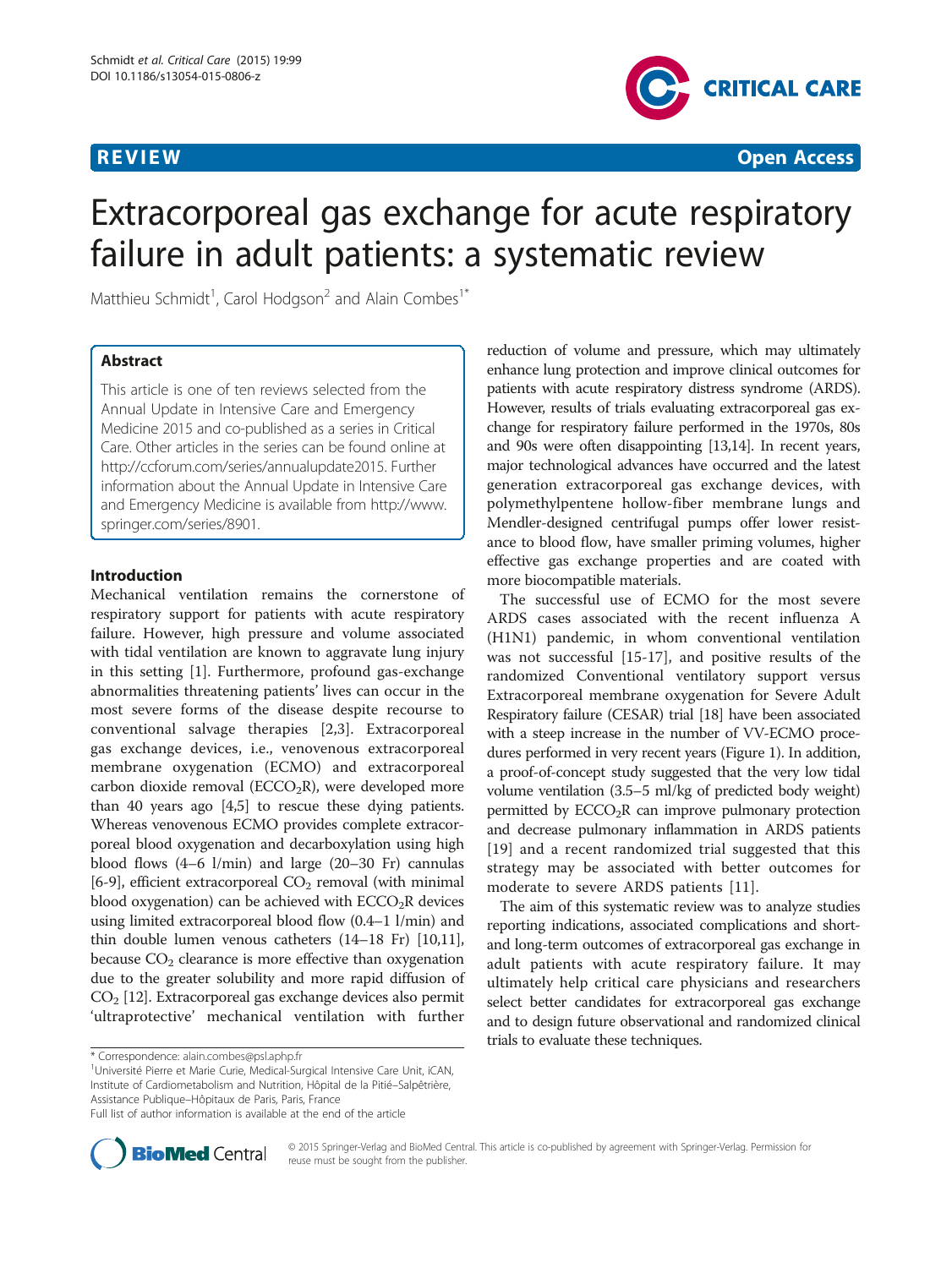<span id="page-1-0"></span>

# Methods

To achieve a high standard of reporting, we adopted Preferred Reporting Items for Systematic Reviews and Meta-Analyses (PRISMA) guidelines [\[20,21](#page-12-0)].

#### Search strategy

The detailed search strategy (identification, screening, eligibility and inclusion process) used to identify relevant studies is summarized in Figure [2.](#page-2-0) We used a detailed PubMed/MEDLINE, EMBASE and CINAHL query to identify randomized controlled trials (RCTs), controlled observational studies (retrospective and prospective) and case series with >5 patients who received extracorporeal gas exchange. Additionally, reference lists from relevant reviews, observational studies and clinical trials were handsearched. Neonatal and pediatric studies (patients < 18 years of age) were excluded. Language of publication was limited to English and no restriction on the time was set on the primary literature searches. The query was last updated in June 2014.

#### Study selection

Two independent researchers (MS and AC) conducted a two-step literature search. Studies were included according to the following criteria: 1) original study published in a peer-reviewed journal; and 2) analyzed/reported the use of extracorporeal gas exchange (i.e., ECMO or pumpless extracorporeal lung assist or extracorporeal  $CO<sub>2</sub>$  removal) and its specific outcomes for acute respiratory failure in adult patients. Any discrepancies between the two reviewers who examined the titles and abstracts of all relevant citations were resolved by discussion.

#### Data extraction, quality assessment and analysis

The two reviewers (MS and AC) independently read the entire texts of the retrieved reports and rated study quality using well-established criteria [[21,22](#page-12-0)]. RCT quality was graded using a nine-point scale combining elements from Jadad's [\[21\]](#page-12-0) and Chalmers' [\[23,24\]](#page-12-0) scales, whereas the quality of case-controlled studies was appraised using the Newcastle-Ottawa scale [\[25\]](#page-12-0). In addition, both reviewers extracted the following data: First author, year of publication, country, study design, number of patients, demographic data, pre-ECMO ventilation and blood gas data and outcomes. Because of very high heterogeneity between studies, related to different generation ECMO and  $ECCO<sub>2</sub>R$  devices used in the last 40 years, different patient populations evaluated, and the scarcity of randomized or quasi-randomized trials (most of which were flawed by major methodological limitations) performed with the latest generation extracorporeal gas exchange techniques, we did not perform meta-analyses of randomized or quasi-randomized trials and choose to report and discuss only crude study results.

#### Results

#### Number of studies selected

The initial search yielded 535 articles, of which 462 were excluded through title and abstract review, leaving 73 articles potentially meeting our inclusion criteria. After a complete analysis of these, 17 articles were excluded. Of the remaining 56 studies that were evaluated, 4 were RCTs, 7 case–control studies, and 45 case series (Figure [2](#page-2-0) and Tables [1](#page-3-0), [2](#page-4-0), [3](#page-5-0), [4](#page-6-0), [5](#page-7-0) and [6](#page-8-0)). With the exception of two studies [[13,18\]](#page-12-0), all ECMO cohorts had an observational design. Sixteen studies reported on the outcomes of ARDS cases associated with the recent influenza A(H1N1) pandemic (Tables [4](#page-6-0) and [5\)](#page-7-0). Ten studies (2 randomized) reporting on  $ECCO<sub>2</sub>R$  devices in ARDS patients were retained for the review (Table [6](#page-8-0)). Overall study validity was adequate, with an average score of 8.1/9.0 on the Newcastle-Ottawa scale appraising the quality of case–control studies.

#### ECMO and ARDS: studies of historical interest

In 1968, Kolobow et al. developed the first membrane oxygenator for long-term extracorporeal oxygenation [[5\]](#page-11-0). Three years later, Donald Hill and colleagues described the first use of an ECMO device for acute respiratory failure in humans [[4\]](#page-11-0). They reported on a 24-year-old polytrauma patient, who survived after 75 hours of veno-arterial ECMO. In cohort studies published up to the mid-2000s, the oldest ECMO technology combining roller pump, silicone membrane oxygenator and blood reservoir was used. Survival was 50% in a cohort of 1,473 patients (1986 to 2006, mean age 34 years, 78% had VV-ECMO) from the Extracorporeal Life Support Organization (ELSO) registry [\[26\]](#page-12-0). In that report, survival was comparable across study periods, although age and severity of disease were significantly higher for the most recent patients. Similarly, Hemmila et al. from Michigan University reported a survival of 52% in 255 adult patients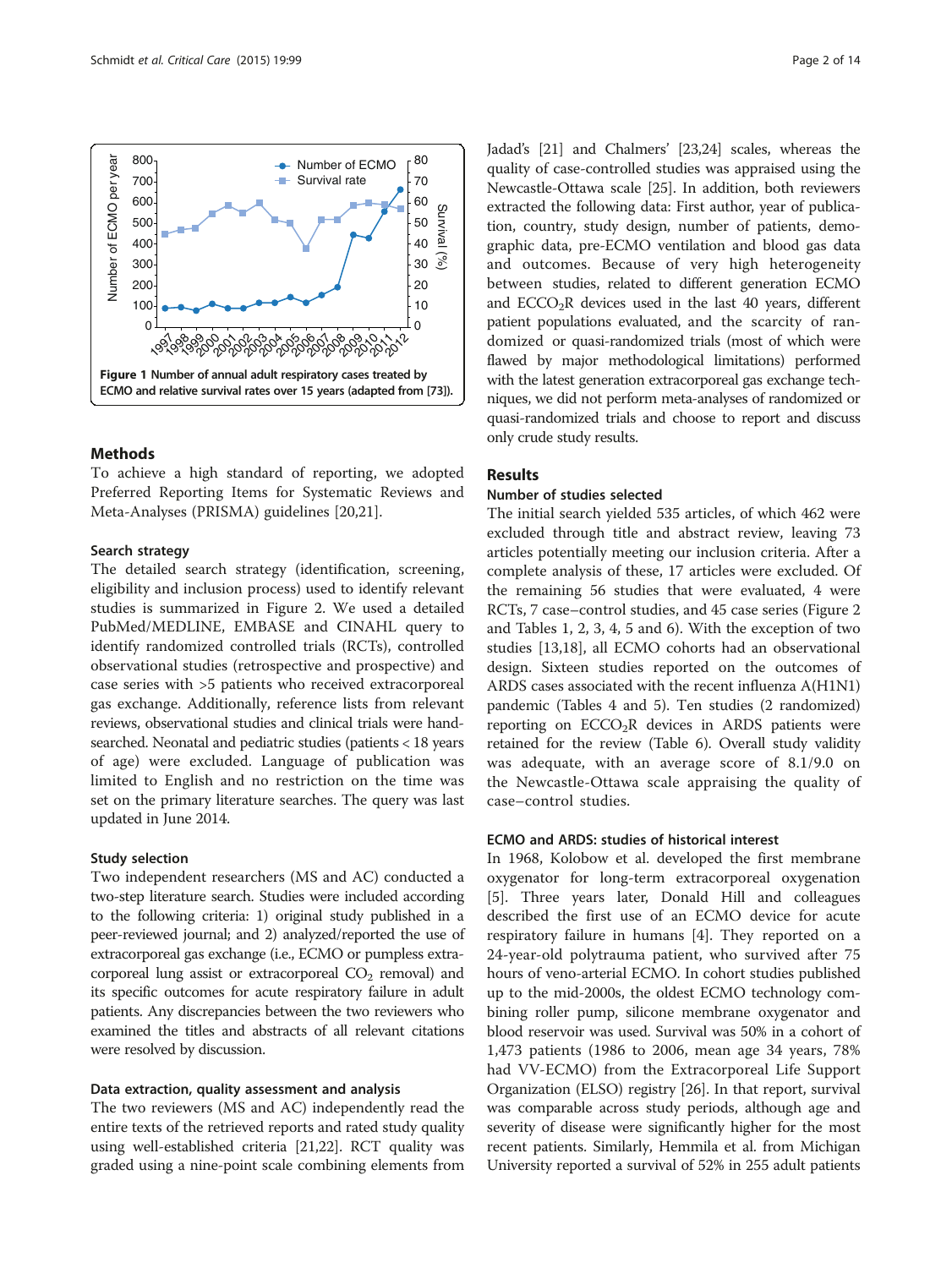<span id="page-2-0"></span>

treated with ECMO between 1989 and 2003 [\[27\]](#page-12-0). Other case–control studies reported similar survival rates for patients treated with ECMO [[28,29](#page-12-0)]. Interestingly, in a cohort of 150 patients with ARDS (mean age 42 years, mean SAPS II 45), of whom 32 received ECMO as a rescue therapy, ECMO support was not independently associated with a higher mortality [\[30\]](#page-12-0).

#### ECMO and ARDS: results of randomized controlled trials

Over the last 30 years, only two RCTs of ECMO for ARDS patients have been conducted [\[13,18\]](#page-12-0). The National Institutes of Health (NIH) performed the first multicenter trial in the 1970s, enrolling 90 patients with severe ARDS refractory to conventional ventilation [\[13\]](#page-12-0), of whom 42 received ECMO. Survival was extremely low (<10%) and

not different between groups. However, that study suffered from major methodological limitations. For example, the mode of ECMO support was only veno-arterial and when no improvement was observed after 5 days, ECMO was removed, which precluded the possibility of late clinical improvement. Because the ECMO group did not receive lung-protective ventilation, severe complications related to barotrauma occurred and since ECMO circuitry was not heparin-coated at that time, a very high percentage of patients had severe hemorrhagic complications due to excessive anticoagulation.

The most recent trial (CESAR), which was conducted in the UK from 2001 to 2006, evaluated a strategy of transfer to a single center (Glenfield, Leicester) that had ECMO capability while the patients randomized to the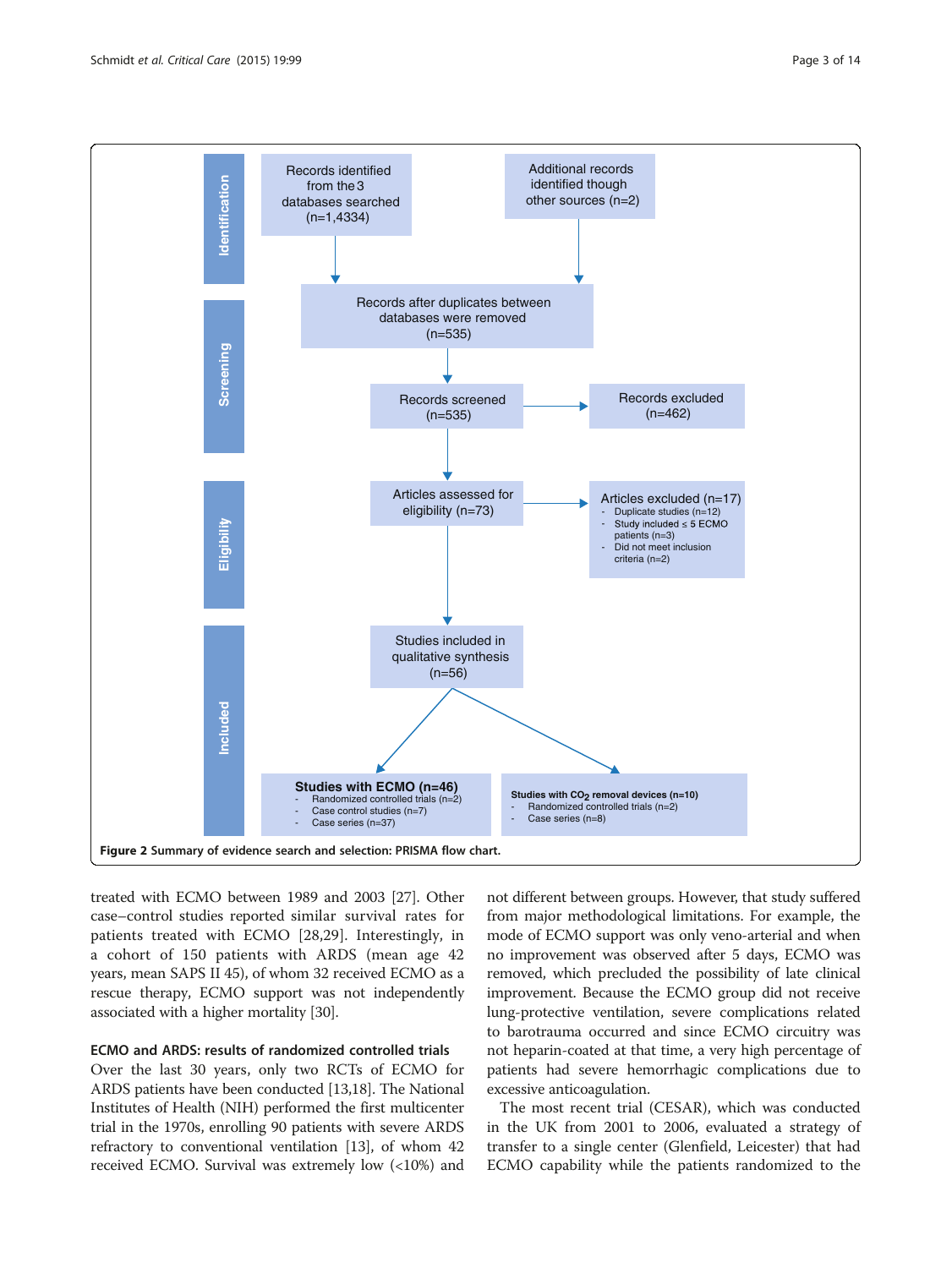| First author [ref]                  | Design       | Prospective | Setting | Quality<br>assessment <sup>§</sup> | Follow up          | <b>ECMO</b><br>patients | Years     | Age                       | Pneumonia, %    | Mobile ECMO team, % | SOFA score               |
|-------------------------------------|--------------|-------------|---------|------------------------------------|--------------------|-------------------------|-----------|---------------------------|-----------------|---------------------|--------------------------|
| Peek, ECMO Arm,<br>CESAR trial [18] | <b>RCT</b>   | Y           | Multi   | RCT <sub>6</sub>                   | 6 months           | 68                      | 2001-2006 | $40 \pm 13$               | 62              | $\mathbf{0}$        |                          |
| Schmidt [50]                        | Case series  | Υ           | Multi   | $\overline{\phantom{m}}$           | Hospital discharge | 2,355                   | 2000-2012 | $41(28-54)$               | 34              |                     |                          |
| Brogan [26]                         | Case series  | N           | Multi   | $\overline{\phantom{m}}$           | Hospital discharge | 1.473                   | 1986-2006 | $35(22 - 53)$             | 26              |                     |                          |
| Enger [51]                          | Case series  | Y           | Single  | $\overline{\phantom{m}}$           | Hospital discharge | 284                     | 2008-2013 | 46 $(43-48)$ <sup>1</sup> | 49              | 47                  | $11(11-12)$              |
| Hemmila [27]                        | Case series  | N           | Single  | $\overline{\phantom{m}}$           | Hospital discharge | 280                     | 1989-2003 | $38 \pm 13$               | 31              | 37                  | $\overline{\phantom{0}}$ |
| Schmid [32]                         | Case series  | N           | Single  | $\overline{\phantom{m}}$           | ICU discharge      | 176                     | 2007-2010 | $48 \pm 17$               | 58              | 34                  | $12 \pm 4$               |
| Schmidt [33]                        | Case series  | N           | Multi   | $\overline{\phantom{m}}$           | 6 months           | 140                     | 2008-2012 | 44 (30-56)                | $71^E$          | 68                  | $12(10-15)$              |
| Lindskov [31]                       | Case series  | Υ           | Single  | $\overline{\phantom{m}}$           | ICU discharge      | 124                     | 1977-2011 | $42(16-67)$               | 64              | 85                  | -                        |
| Roch [49]                           | Case series  | N           | Single  | $\overline{\phantom{m}}$           | Hospital discharge | 85                      | 2009-2013 | $47 \pm 15$               | 86              | 100                 | $9(7-11)$                |
| Rega [74]                           | Case series  | N           | Single  | $\overline{\phantom{a}}$           | 90 days            | 70                      | 1997-2005 | $43 \pm 18$               | 41              |                     |                          |
| Mols [28]                           | Case-control | Y           | Single  | 7                                  | Hospital discharge | 62                      | 1991-1999 | $35 \pm 11$               | 58              | $\mathbf 0$         | $7(6-9)$                 |
| Muller [35]                         | Case series  | Y           | Single  | $\overline{\phantom{m}}$           | ICU discharge      | 60                      | 2006-2008 | $53(21 - 78)$             | 42              | 17                  | $14(11-16)$              |
| Lewandowski [29]                    | Case-control | Y           | Single  | 9                                  | ICU discharge      | 49                      | 1989-1995 | $31 \pm 14$               | 37              |                     |                          |
| Forrest [34]                        | Case series  | N           | Multi   | $\qquad \qquad -$                  | Hospital discharge | 38                      | 2007-2010 | $34(26-42)$               | 89#             | 100                 | $8(5-10)$                |
| Frenckner [75]                      | Case series  | N           | Single  | $\qquad \qquad -$                  | ICU                | 38                      | 1995-2002 | $38(17-61)$               | 60              | 32                  |                          |
| Michaels [46]                       | Case series  | N           | Single  | $\overline{\phantom{m}}$           | ICU discharge      | 36                      | 2009-2012 | $40 \pm 6$                | $58^{\text{S}}$ | 69                  |                          |
| Beiderlinden [30]                   | Case-control | Y           | Single  | 9                                  | Hospital discharge | 32                      | 1998-2003 | $42 \pm 13$               | 53              |                     | $14 \pm 3$               |

#### <span id="page-3-0"></span>Table 1 Large, recent studies of ECMO for acute respiratory failure: Key patient features

ICU, intensive care unit; Multi, multicenter; N, no; RCT, randomized control trial; SOFA; Sequential Organ Failure Assessment; Y, yes.

Data are given as mean ± SD or median (interquartile range). <sup>£</sup>26% were H1N1 pneumonia; <sup>#</sup>42% were H1N1 pneumonia; <sup>\$</sup>44% were H1N1 pneumonia.<br><sup>§p</sup>andomized controlled trial quality was graded using a nine-point scale co

<sup>§</sup>Randomized controlled trial quality was graded using a nine-point scale combining elements from Jadad's [[21](#page-12-0)] and Chalmers' scales [[23,24\]](#page-12-0) whereas the validity of case-controlled studies was appraised with the Newcastle-Ottawa scale [[25\]](#page-12-0); † in the survivors.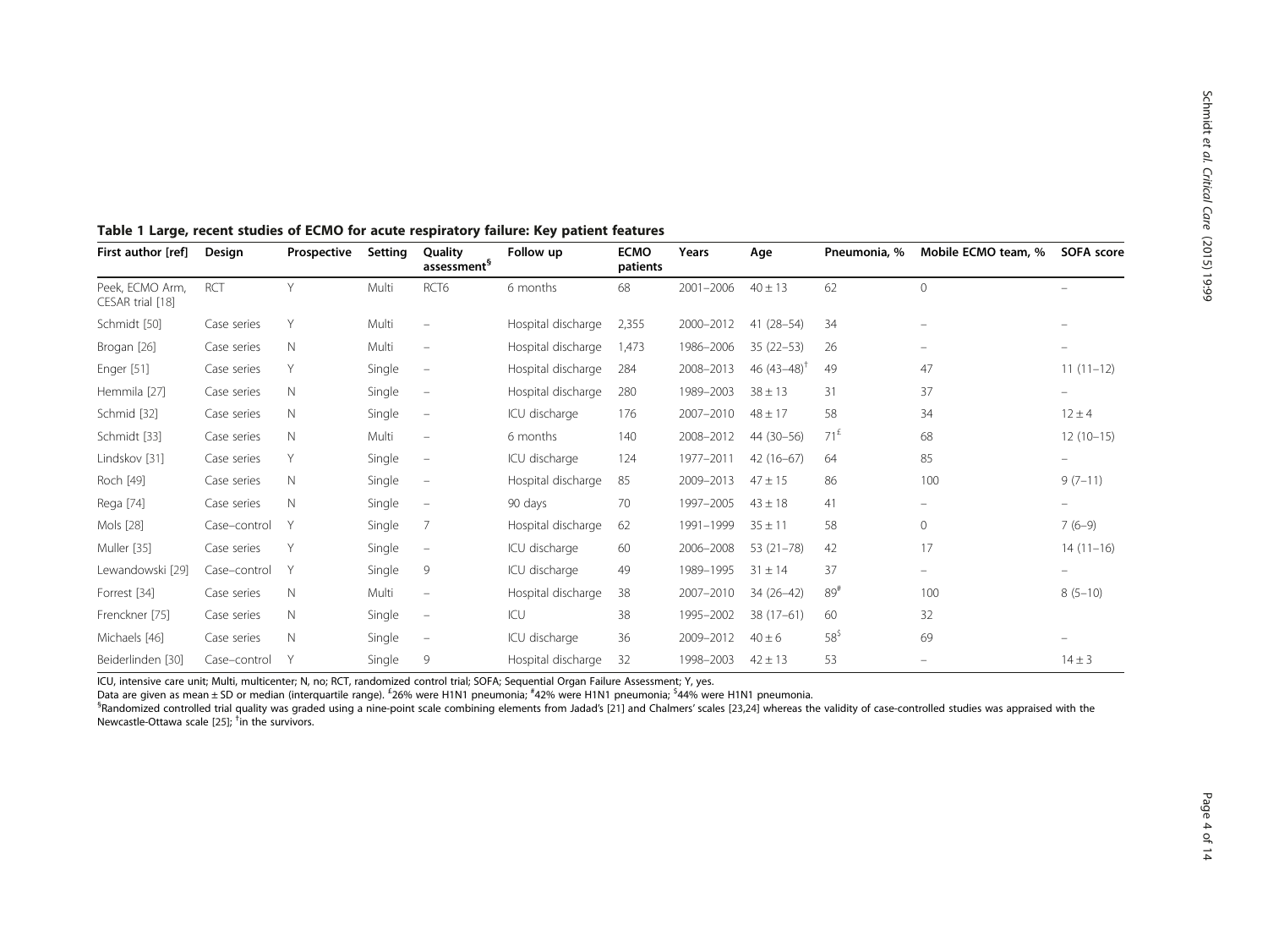| <b>First author</b><br>[ref]        | PaO <sub>2</sub> /FiO <sub>2</sub> | pH                            | Plateau<br>pressure      | <b>PEEP</b>              | <b>LIS</b>                | Delay MV -<br><b>ECMO, hours</b> | Rescue<br>therapies, %          | <b>Duration of</b><br>ECMO, days | Hemorrhage, %            | Intracerebral<br>hemorrhage, % | Mortality, n (%) |
|-------------------------------------|------------------------------------|-------------------------------|--------------------------|--------------------------|---------------------------|----------------------------------|---------------------------------|----------------------------------|--------------------------|--------------------------------|------------------|
| Peek, ECMO Arm,<br>CESAR trial [18] | $76 \pm 29$                        | $7.1 \pm 0.1$                 |                          | $14 \pm 9$               | $3.5 \pm 0.6$             | $36(17-104)$                     |                                 | $10(5-23)$                       | $\overline{\phantom{a}}$ | $\mathbf{0}$                   | 33 (37%)         |
| Schmidt [50]                        | 59 (48-75)                         | 7.25 (7.15 - 7.35)            | $36(31-43)$              | $13(10-16)$              | $\overline{\phantom{a}}$  | 57 (19-151)                      | 30                              | $7(4-13)$                        | $\overline{\phantom{m}}$ |                                | 1,017 (43%)      |
| Brogan [26]                         | 57 (45-71)                         | 7.27 (7.18-7.36)              | 40 $(35-48)$             | $13(10-16)$              | $\overline{\phantom{a}}$  | 52 (20-160)                      | $\hspace{0.1mm}-\hspace{0.1mm}$ | $23 \pm 20$                      | 30                       | $\overline{4}$                 | 732 (50%)        |
| Enger [51]                          | 69 $(65 - 74)$                     | 7.22 (7.22–7.25) <sup>1</sup> | $35(34-36)^{*}$          | $16(16-17)^{+}$          | 3.5 $(3.4-3.5)^{\dagger}$ | 120 $(96 - 168)^{+}$             | $\hspace{0.1mm}-\hspace{0.1mm}$ | $10(9-11)^{t}$                   | $\overline{\phantom{m}}$ |                                | 117 (41%)        |
| Hemmila [27]                        | $55 \pm 16$                        | $7.31 \pm 0.12$               | $44 \pm 11$              | $13 \pm 5$               | $\overline{\phantom{0}}$  | $96 \pm 72$                      | $\qquad \qquad =$               | $9 \pm 8$                        | $\overline{\phantom{m}}$ | $\overline{3}$                 | 123 (48%)        |
| Schmid [32]                         | $77 + 47$                          | $7.2 \pm 0.2$                 | $35 \pm 6^{*}$           | $18 \pm 6$               | $3.4 \pm 0.5$             | $144 \pm 240$                    | $\qquad \qquad -$               | $12 \pm 9$                       | $\overline{\phantom{m}}$ |                                | 78 (44%)         |
| Schmidt [33]                        | $53(43 - 60)$                      | $7.22(7.15 - 7.32)$           | $32(30-35)$              | $10(8-12)$               | $\qquad \qquad =$         | 120 (24-264)                     | 94                              | $15(8-30)$                       | 46                       | $\overline{3}$                 | 50 (36%)         |
| Lindskov [31]                       | 48 (37-60)                         | $7.26 \pm 0.15$               | $37(35 - 41)$            | $\overline{\phantom{a}}$ |                           |                                  |                                 | $9(1-23)$                        | $\overline{\phantom{m}}$ | 9                              | 36 (29%)         |
| Roch [49]                           | $60(50 - 70)$                      | $7.1 \pm 0.2$                 | 32 (29-35)               | $\overline{\phantom{a}}$ | $3.5(3.3-3.7)$            | 48 (24 - 194)                    | 85                              | $9(7-13)$                        | 29                       | $\overline{2}$                 | 48 (56%)         |
| Rega [74]                           | $56 \pm 18$                        | $7.22 \pm 0.18$               | $44 \pm 11$              | $13 \pm 3$               |                           | $108 \pm 178$                    | $\overline{\phantom{m}}$        | 7 ± 5                            | 20                       |                                | 40 (57%)         |
| Mols [28]                           | $96 \pm 51$                        | 7.30 (7.22-7.40)              | $\overline{\phantom{a}}$ |                          | $3.2 \pm 0.4$             |                                  |                                 | $12 \pm 7$                       | $\overline{7}$           | 2                              | 28 (45%)         |
| Muller [35]                         | 64 (48-86)                         | 7.20 (7.13-7.30)              | 36 $(32-40)$             | $16(13-20)$              | $3.6(3.3-3.8)$            | $1.0(1.0-4.8)$                   | $\overline{\phantom{m}}$        | $9(5-13)$                        | 30                       |                                | 33 (55%)         |
| Lewandowski [29]                    | $\overline{\phantom{a}}$           | $7.32 \pm 0.10$               | $39 \pm 7^{*}$           | $12 \pm 3$               | $3.4 \pm 0.2$             | $312 \pm 216$                    | $\overline{\phantom{m}}$        | $23 \pm 17$                      | $\overline{\phantom{m}}$ |                                | 22 (45%)         |
| Forrest [34]                        | $57(47-65)$                        | $7.20(7.13 - 7.3)$            | $\overline{\phantom{a}}$ | $16(12-18)$              | $3.7(3.5-3.7)$            | 48 (24-48)                       | 34                              | $10(7-17)$                       | 37                       | 3                              | 5 (13%)          |
| Frenckner [75]                      | $47(31-65)$                        | $\overline{\phantom{a}}$      | 41 $(29-54)^{n}$         | $13(0-20)$               | $3.5(3.0-4.0)$            | 120 (24-672)                     | 100                             | $17(2-57)$                       | 16                       | 8                              | 13 (34%)         |
| Michaels [46]                       | $52 \pm 3$                         |                               |                          |                          |                           | $68 \pm 9$                       |                                 | $7 \pm 1$                        | $\overline{\phantom{m}}$ | 6                              | 15 (40%)         |
| Beiderlinden [30]                   | $63 \pm 28$                        | $7.1 \pm 0.2$                 | $\overline{\phantom{0}}$ | $19 \pm 3$               | $3.8 \pm 0.3$             | $132 \pm 168$                    |                                 | $10(7-15)$                       | $\overline{\phantom{m}}$ |                                | 15 (47%)         |

# <span id="page-4-0"></span>Table 2 Large, recent studies of ECMO for acute respiratory failure: Key pre-ECMO data and outcomes

LIS, lung injury score; MV, mechanical ventilation; PEEP, positive end-expiratory pressure.

Data are given as mean ± SD or median (interquartile range). \*Peak pressure; <sup>†</sup>in the survivors.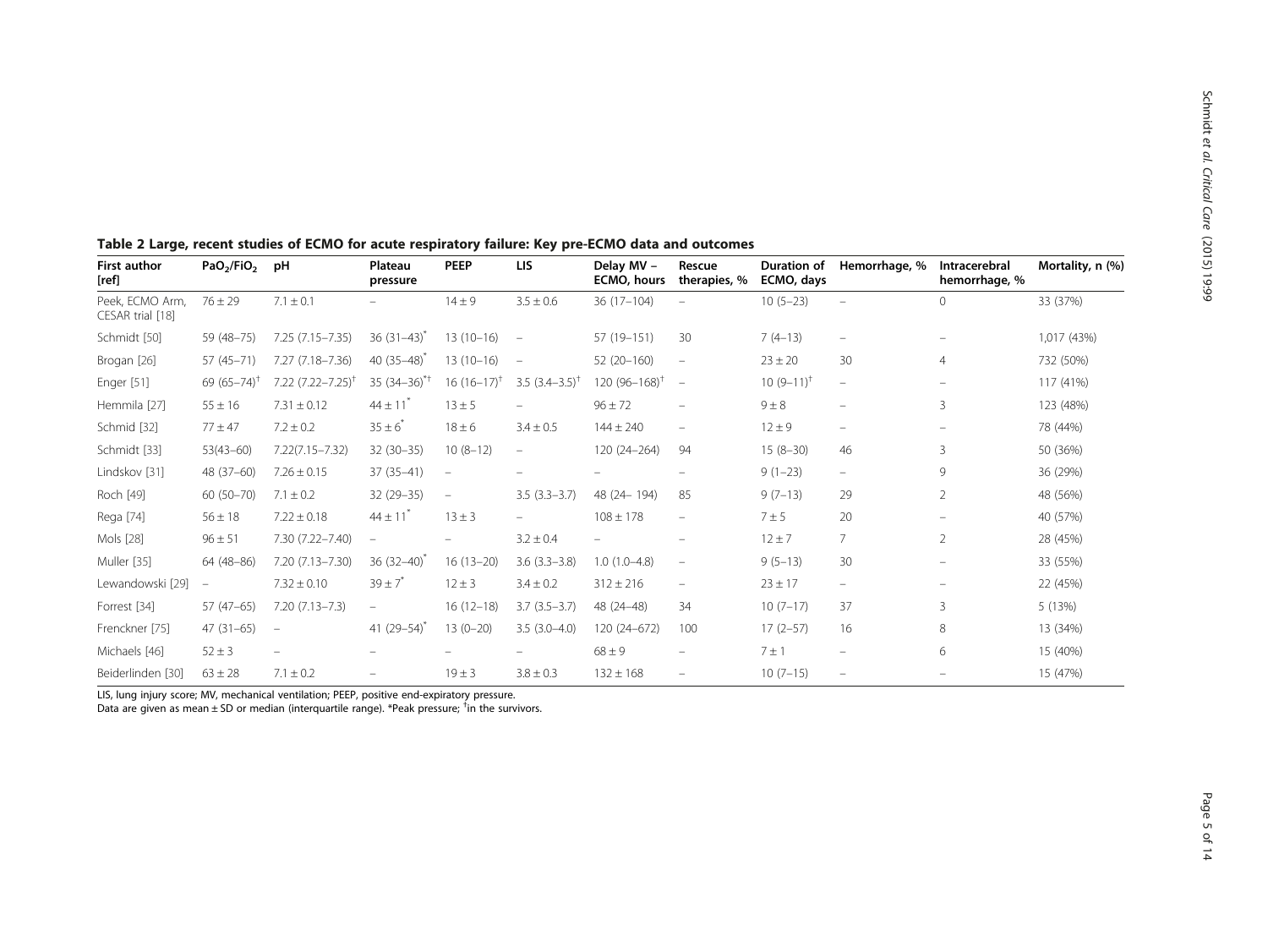|                    | ------ --- -- |                |         |                    | .                        |                         |           |               |                                                       |                         |                  |
|--------------------|---------------|----------------|---------|--------------------|--------------------------|-------------------------|-----------|---------------|-------------------------------------------------------|-------------------------|------------------|
| First author [ref] | Design        | Prospective    | Setting | Follow up          | Quality of<br>the study  | <b>ECMO</b><br>patients | Years     | Age, years    | Pre ECMO PaO <sub>2</sub> /FiO <sub>2</sub> ,<br>mmHq | Length of<br>ECMO, days | Mortality, n (%) |
| Zapol [13]         | <b>RCT</b>    | $\vee$         | Multi   | ICU discharge      | RCT4                     | 42                      | 1979      | 12 to 65      | <83                                                   | $<$ 5 days              | 39 (92%)         |
| Macha [76]         | Case series   | N              | Single  | Hospital discharge | $\overline{\phantom{0}}$ | 33                      | 1990-1995 | $36 \pm 2$    | $59 \pm 5$                                            | $6 \pm 1$               | 13 (39%)         |
| Cordell-Smith [77] | Case series   | N              | Single  | ICU discharge      | $\overline{\phantom{m}}$ | 28                      | 1992-2000 | $27^*$        | $62^*$                                                | $6^*$                   | 8 (29%)          |
| Haneya [78]        | Case series   |                | Single  | ICU discharge      | $\overline{\phantom{0}}$ | 22                      | 2010-2011 | $47(36-61)$   | $60(46 - 75)$                                         | $13(8-19)$              | 7 (32%)          |
| Hodgson [66]       | Case series   | $\mathbb N$    | Single  | 8 months           | -                        | $21^{\text{f}}$         | 2009-2011 | $36 \pm 12$   | $69(50 - 105)$                                        | $11(4-16)$              | 3(14%)           |
| Huang [79]         | Case series   | $\mathbb N$    | Single  | ICU discharge      | -                        | 16                      | 2003-2005 | $32 \pm 22$   | $54 \pm 8$                                            | $7 \pm 4$               | 6(37%)           |
| Isgrò [80]         | Case series   | Y              | Single  | Hospital discharge | $\overline{\phantom{m}}$ | 12                      | 2004-2009 | $35 \pm 19$   | $60 \pm 11$                                           | $\qquad \qquad =$       | 6 (54%)          |
| Oshima [81]        | Case series   | $\mathbb N$    | Single  | ICU discharge      | -                        | 11                      | 2003-2008 | $52 \pm 24$   | $90 \pm 10$                                           | $10 \pm 9$              | 5 (45%)          |
| Bermudez [82]      | Case series   | N              | Single  | ICU discharge      | -                        | 11                      | 2009-2010 | $34(25-54)$   | 45 (28-248)                                           | $3(0-11)$               | 5 (45%)          |
| Goulon [83]        | Case series   | $\mathbb N$    | Single  | 8 months           | -                        | 11                      | 1973-1976 | $29(22-37)$   | $39 \pm 12$                                           | $3(1-4)$                | 9(82%)           |
| Park [84]          | Case series   | $\overline{N}$ | Multi   | 60 days            | -                        | 10                      | 2011      | $47(14 - 71)$ | $50(36-56)$                                           | $5(3-32)$               | $6(60\%)$        |
| Park [85]          | Case series   | $\mathbb N$    | Single  | ICU discharge      | -                        | 9                       | 2008-2011 | $56(51-64)$   | $57 \pm 8$                                            | $12 \pm 6$              | 10 (55%)         |
| Huang [79]         | Case series   | $\mathbb N$    | Single  | 11 (8-51) months   | $\overline{\phantom{m}}$ | 9                       | 2004-2007 | $35 \pm 10$   | $49(31-64)$                                           | $6(3-19)$               | 7 (78%)          |
| Rossaint [86]      | Case series   | N              | Single  | Hospital discharge | $\overline{\phantom{m}}$ | 8                       | 1993-1995 | $35(24-49)$   | $43 \pm 4$                                            | $8 \pm 9$               | 2(25%)           |

#### <span id="page-5-0"></span>Table 3 Studies of ECMO for ARDS published before 1997 or including < 30 patients

ICU: intensive care unit; Multi: multicenter; N: no; RCT: randomized controlled trial; Y: yes.

Data are given as mean ± SD or median (interquartile range). \*Mean; £ 55% were H1N1pneumonia.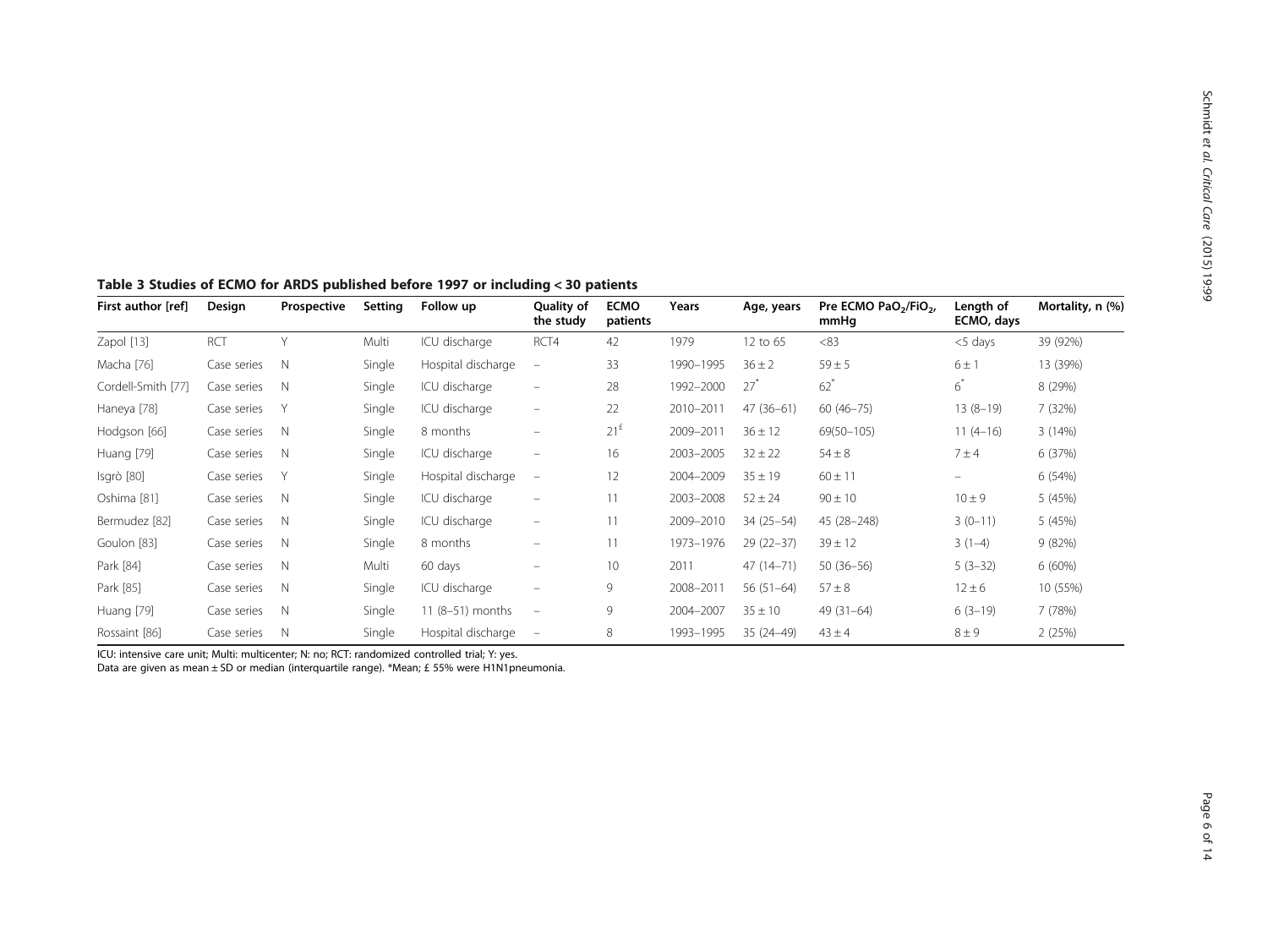|                                           | Pham [17]       | Noah [16]                | Davies [15]              | Patroniti [48]   | Schmidt [33]             | Michaels [46]            | Takeda [43]    | Holzgraefe [40]          |
|-------------------------------------------|-----------------|--------------------------|--------------------------|------------------|--------------------------|--------------------------|----------------|--------------------------|
| Patients, n                               | $123^{5}$       | 69 <sup>f</sup>          | 68                       | 49               | 36                       | 15                       | 14             | 13                       |
| Number of centers                         | 33              | $\overline{4}$           | 15                       | 14               | 3                        |                          | 12             |                          |
| Study design                              | Case control    | Case control             | Case control             | Case series      | Case series              | Case series              | Case series    | Case series              |
| Newcastle-Ottawa scale                    | 9               | 8                        | 8                        | $\overline{7}$   | $\overline{\phantom{m}}$ | $\equiv$                 |                | $\overline{\phantom{0}}$ |
| Age, years                                | $42(32-53)$     | 34 (28-46)               | $36(27-45)$              | $39(32 - 46)$    | $39(28 - 53)$            | $34 \pm 4$               | $54(43-60)$    | $31(25-50)$              |
| BMI, $kg/m2$                              | $30.5 \pm 8.0$  |                          | $29(23-36)$              | $27(24-35)$      | $29(25-36)$              | $\equiv$                 |                | $35(31-42)$              |
| Pregnant or postpartum, n (%)             | 18(15)          | 10(17)                   | 10(16)                   | 4(8)             | 7(19)                    | 1(7)                     | 1(7)           | 3(23)                    |
| SOFA                                      | $9.5 \pm 4.0$   | $9(7-10)$                |                          | $7(6-9)$         | $11(9-14)$               |                          | $16(12-19)$    | $\equiv$                 |
| Interval MV-ECMO, d                       | $2(1-5)$        | $4(2-7)$                 | $2(1-5)$                 | $2(1-5)$         | $2(0-5)$                 | $3.5 \pm 0.8$            | $5.0(0.8-8.5)$ | $1(0-7)$                 |
| Pre-ECMO parameters                       |                 |                          |                          |                  |                          |                          |                |                          |
| pH                                        | $7.26 \pm 0.12$ |                          | 7.20 (7.10-7.30)         | 7.30 (7.22-7.40) | 7.22 (7.15-7.32)         | $\overline{\phantom{m}}$ |                | 7.30(7.30-7.40)          |
| PaO <sub>2</sub> /FiO <sub>2</sub> , mmHq | $59(51 - 71)$   | $55(46-63)$              | $56(48-63)$              | $63(56 - 79)$    | $50(41-55)$              | $62 \pm 6$               | $50(40-55)$    | $52(38-60)$              |
| Plateau pressure, mmHq                    | $32(29-35)$     |                          | $36(33-38)$              | $33(30-35)$      | $32(30-35)$              |                          | $30(29-35)$    | $37(31-38)$              |
| Lung injury score                         | $3.5(3.0-4.0)$  | $3.5(3.5-3.7)$           | $3.8(3.5-4.0)$           | $3.8(3.3 - 3.8)$ | $\overline{\phantom{m}}$ | -                        |                | $3.6(3.3-4.0)$           |
| Any rescue therapy                        | 91(74)          | $\overline{\phantom{m}}$ | $\overline{\phantom{0}}$ | $\equiv$         | 35 (97)                  |                          | 4(29)          | $\overline{\phantom{0}}$ |
| Nitric oxide, %                           | 72              | 19                       | 32                       | 15               | 89                       |                          | $\overline{7}$ | Ξ.                       |
| Prone position, %                         | 45              | 34                       | 20                       | 28               | 67                       |                          | 21             | Ξ.                       |
| Duration of ECMO, days                    | $11(8-22)$      | $9(6-12)$                | $10(7-15)$               | $10(7-17)$       | $20(9-38)$               | 9 ± 1                    | $9(4-11)$      | $16(9-30)$               |
| Mortality, n (%)                          | 44 (36)         | 22 (28)                  | 17(25)                   | 14 (29)          | 6(17)                    | 6(40)                    | 9(64)          | 2(15)                    |

# <span id="page-6-0"></span>Table 4 Large studies of ECMO for H1N1-induced ARDS

BMI: body mass index; SOFA: sequential organ failure assessment; MV: mechanicalventilation.

Data are given as mean ± SD or median (interquartile range).

<sup>\$</sup>Winter 2009–2010: 73 patients, winter 2010–2011: 50 patients.<br><sup>£80</sup> patients were transferred to Leicester for consideration to r

 ${}^{4}$ 80 patients were transferred to Leicester for consideration to receive ECMO and 69 received thedevice.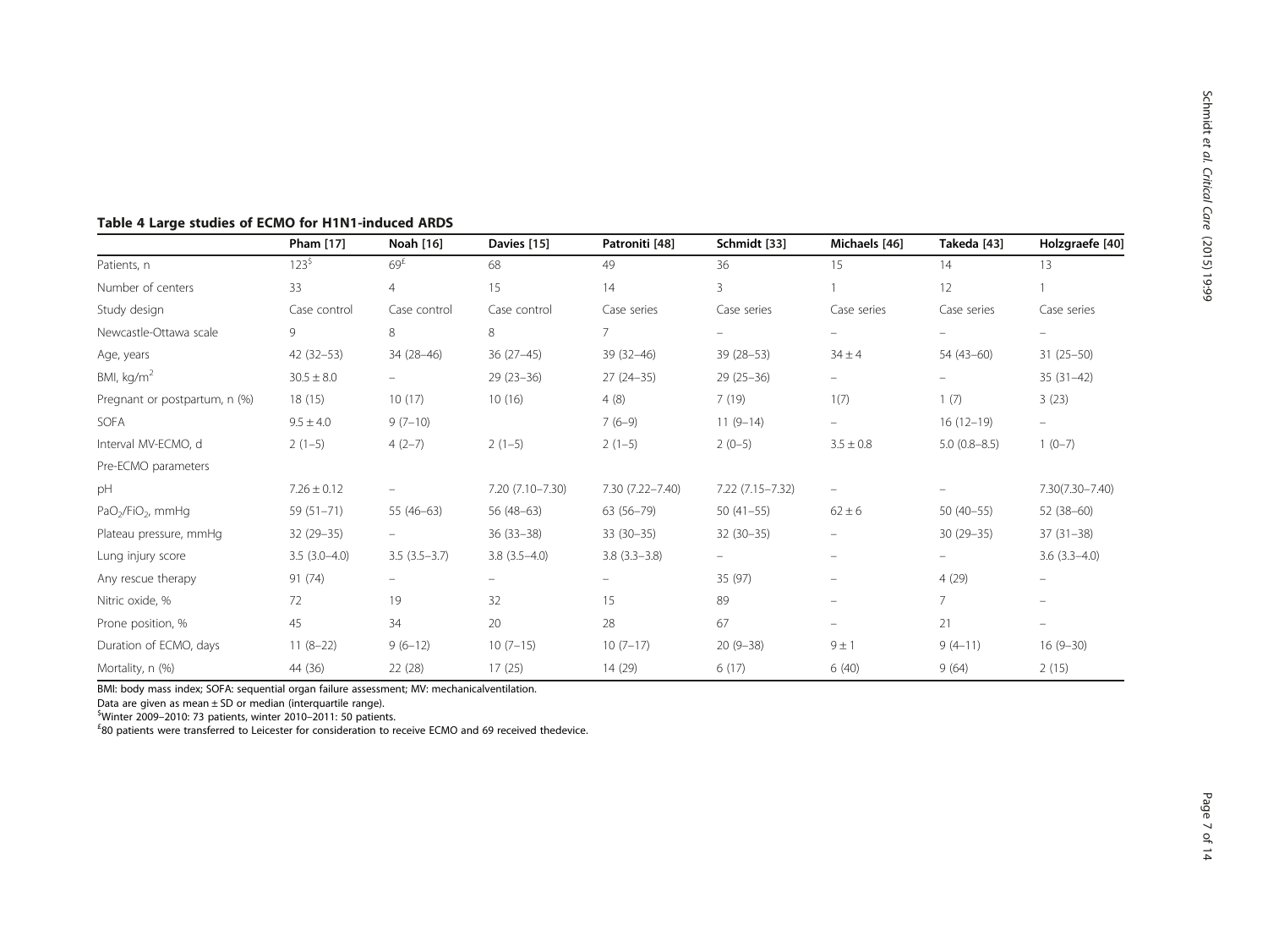|                        | Roncon [42]              | D'Ancona [38]            | <b>Roch [41]</b> | Hou [45]                 | Bonastre [47]            | Turner [44]     | Chan [37]                | <b>Freed [39]</b>        |
|------------------------|--------------------------|--------------------------|------------------|--------------------------|--------------------------|-----------------|--------------------------|--------------------------|
| Country                | Portugal                 | Italy                    | France           | China                    | Spain                    | <b>USA</b>      | Hong Kong                | Canada                   |
| Patients, n            | 10                       | 10 <sup>°</sup>          | 9                | 9                        | 9                        | 7               | 7                        | 6                        |
| Study design           | Case series              | Case series              | Case series      | Case series              | Case series              | Case series     | Case series              | Case series              |
| Number of centers      |                          |                          |                  |                          | 5                        |                 | 3                        | $\overline{4}$           |
| Age, years             | $40(36-47)$              | 36 (23-55)               | 49 (26-57)       | $31 \pm 11$              | $36(28-42)$              | $24(16-25)$     | 42 (39-50)               | $33 \pm 7$               |
| BMI, $kg/m2$           | $\equiv$                 | $26(21-48)$              | $30(25 - 80)$    | $\overline{\phantom{a}}$ | $\overline{\phantom{m}}$ | $27(26-29)$     | $26(26-27)$              | $33 \pm 7$               |
| Pregnant or postpartum | 1(10)                    | 0(0)                     | 1(11)            | 4(44)                    | $\overline{\phantom{m}}$ | 1(14)           | 0(0)                     |                          |
| SOFA                   | $\overline{\phantom{0}}$ |                          | $9(8-10)$        |                          | $\overline{\phantom{0}}$ |                 |                          |                          |
| Interval MV-ECMO, d    | $6.5(2.2 - 12.2)$        |                          | $0.5(0.25-4.0)$  | $6(2-10)$                | $5(2-7)$                 | $6.0(1.5-12.5)$ | $\overline{\phantom{m}}$ | $5.0(2.5 - 8.3)$         |
| Pre-ECMO parameter     |                          |                          |                  |                          |                          |                 |                          |                          |
| pH                     | 7.33 (7.28-7.38)         | $\overline{\phantom{m}}$ | 7.17 (7.04-7.25) | $\overline{\phantom{0}}$ |                          |                 | 7.30 (7.19-7.36)         | $7.31 \pm 0.05$          |
| $PaO2/FiO2$ , mmHg     | 69 (56-84)               | $\overline{\phantom{0}}$ | 52 (50-60)       | $53(45-64)$              | 66 (64-102)              | $57(51-62)$     | $56(53 - 71)$            | $58 \pm 17$              |
| Plateau pressure, mmHq | $35(32-36)$              |                          | $31(30-35)$      |                          |                          |                 | $33(30-35)^{x}$          | $44 \pm 42$ <sup>*</sup> |
| Lung injury score      | $3.5(3.3-3.8)$           | $\overline{\phantom{m}}$ | $3.6(3.3-3.7)$   | $3.6(3.25 - 3.75)$       | $\overline{\phantom{m}}$ |                 | $3.8(3.8-3.9)$           | $\overline{\phantom{0}}$ |
| Any rescue therapy, %  | 70                       | 100                      | $\equiv$         |                          | $\overline{\phantom{m}}$ | 100             | 14                       | 100                      |
| Nitric oxide, %        | 60                       | $\overline{\phantom{a}}$ | 67               | $\overline{\phantom{m}}$ |                          | 100             | 0                        | 67                       |
| Prone position, %      | 10                       |                          | 22               |                          |                          | $\circ$         | 14                       | 33                       |
| Duration of ECMO, days | $22(14-32)$              |                          | $9(4-14)$        | $18(3-90)$               | $6(5-22)$                | $13(8-37)$      | $6(6-10)$                | $15(14-15)$              |
| Mortality, n (%)       | 4(40)                    | 5(50)                    | 5(56)            | 4(44)                    | 5(56)                    | 2(28)           | 1(14)                    | 2(33)                    |

<span id="page-7-0"></span>

| Table 5 Studies of ECMO for H1N1-associated ARDS reporting on $\leq$ 10 patients |  |
|----------------------------------------------------------------------------------|--|
|----------------------------------------------------------------------------------|--|

BMI: Body mass index; SOFA: Sequential Organ Failure Assessment; MV: mechanical ventilation;

Data are given as mean ± SD or median (interquartile range). \*Peak pressure.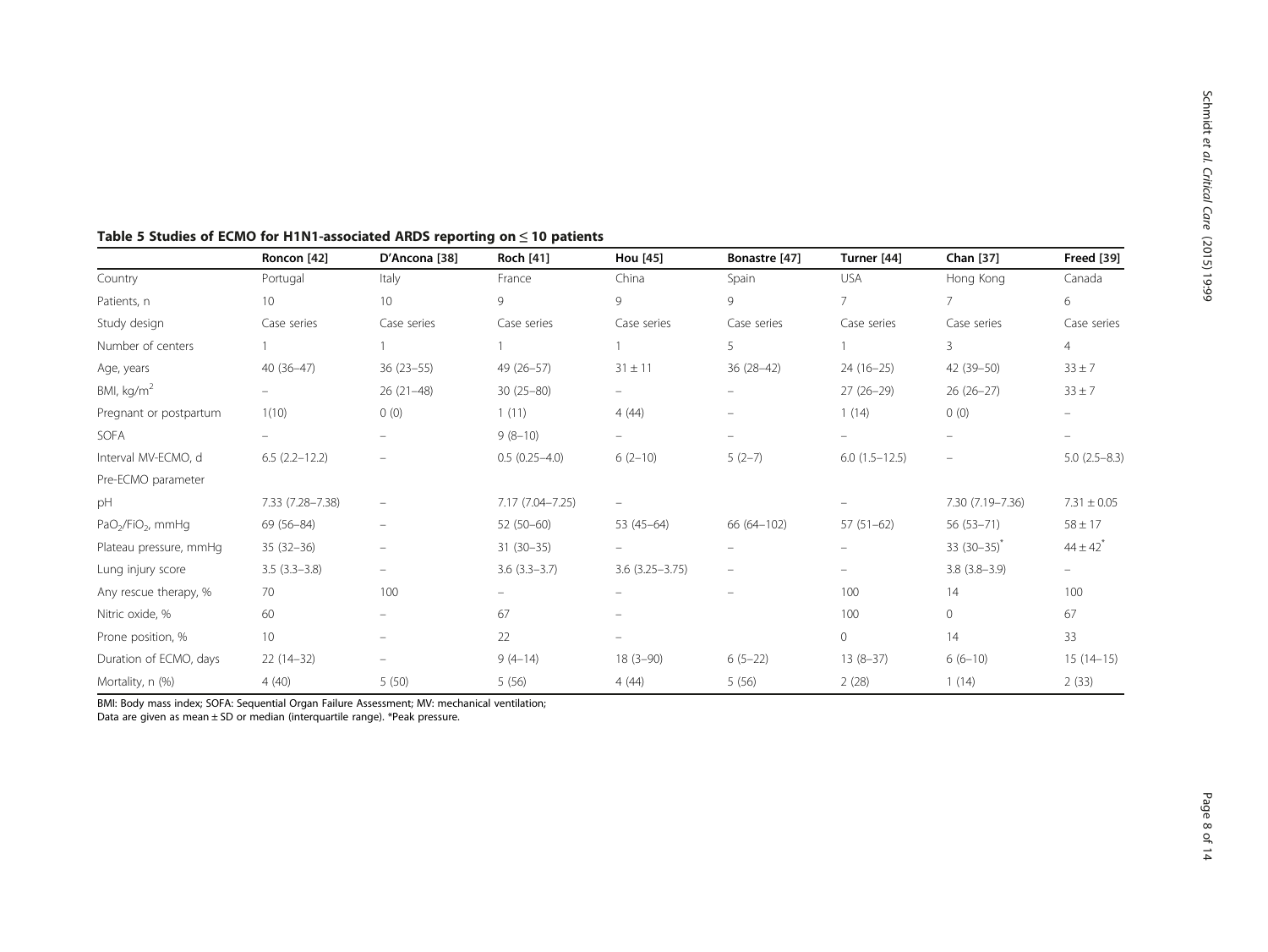|                                                 | Gattinoni [67]    | Morris [14] | <b>Bein</b> [11]         | Flörchinger [69]         |                          | Brunet [87] Muellenbach [88] Nierhaus [89] Cho [90] |                          |                  | Conrad [91]              | Iglesias [68]            |
|-------------------------------------------------|-------------------|-------------|--------------------------|--------------------------|--------------------------|-----------------------------------------------------|--------------------------|------------------|--------------------------|--------------------------|
| Country                                         | Italy             | <b>USA</b>  | Germany                  | Germany                  | France                   | Germany                                             | Germany                  | Korea            | <b>USA</b>               | Spain                    |
| Design                                          | Case series       | <b>RCT</b>  | RCT                      | Case series              | Case series              | Case series                                         | Case series              |                  | Case series Case series  | Case series              |
| Prospective                                     | Y                 | Y           | Υ                        | Υ                        | Y                        | N                                                   | N                        | Y                | Υ                        | Y                        |
| Setting                                         | Single            | Mulit       | Multi                    | Single                   | Single                   | Single                                              | Single                   | Single           | Multi                    | Single                   |
| Quality assessment <sup>9</sup>                 |                   | RCT5        | RCT <sub>6</sub>         | $\overline{\phantom{0}}$ |                          | $\overline{\phantom{a}}$                            |                          |                  | $\overline{\phantom{0}}$ | $\overline{\phantom{a}}$ |
| Type of CO <sub>2</sub> removal device, AV/VV   | W                 | W           | AV                       | AV                       | W                        | AV                                                  | AV                       | AV               | AV                       | AV                       |
| Patients received ECCO <sub>2</sub> R, n        | 43                | 21          | 40                       | 159                      | 23                       | 22                                                  | 13                       | 11               | 8                        | $\overline{7}$           |
| Years                                           | 1980-1985         | 1987-1991   | 2007-2010                | 1996-2007                | 1989-1991                | 2002-2006                                           | $\equiv$                 | 2010             | 1997-1999                | 2005-2006                |
| Age, years                                      |                   |             | $50 \pm 12$              | $44 \pm 17$              | $29 \pm 10$              | $38 \pm 15$                                         | $52 \pm 19$              | $58 \pm 15$      | $44 \pm 8$               | $53.7 \pm 16.0$          |
| SOFA score                                      |                   |             | $\overline{\phantom{0}}$ | 159                      | $15 \pm 5$               | $\overline{\phantom{a}}$                            |                          | $8.8 \pm 1.8$    | $\qquad \qquad -$        | $\overline{\phantom{m}}$ |
| Pre-CO <sub>2</sub> removal                     |                   |             |                          |                          |                          |                                                     |                          |                  |                          |                          |
| $PO2/FiO2$ , mmHq                               | 67                |             | $152 \pm 37$             | $72 \pm 37$              | $84 \pm 30$              | 61 $(47-85)^{5}$                                    | $100 \pm 29$             | $110 \pm 36.6$ - |                          | 90                       |
| $PCo2$ , mmHq                                   | $49 \pm 11$       |             | $57 \pm 12$              | $65 \pm 24$              | $56 \pm 20$              | 65 $(54-72)^{5}$                                    | $80 \pm 23$              | $84 \pm 23$      | $90.8 \pm 7.5$           | 70                       |
| Plateau pressure, cmH <sub>2</sub> O            |                   |             | $29 \pm 5$               | $37 \pm 6*$              | $51 \pm 9*$              | 40 $(36-46)*$                                       | $34 \pm 3*$              | $30.1 \pm 7.1$   | $\overline{\phantom{m}}$ | $22.0 \pm 7.4$           |
| Lung injury score                               | $\qquad \qquad -$ |             | $2.8 \pm 0.7$            | $\overline{\phantom{m}}$ | $3.4 \pm 0.4$            | $3.5(3-3.7)$                                        | $\overline{\phantom{a}}$ |                  |                          | $2.9 \pm 0.3$            |
| Delay MV - extracorporeal $CO2$ removal, days - |                   |             | $<$ 7                    | 7 ± 13                   | $9.2 \pm 7.7$            | $1(0.5-1.9)$                                        | $9.4 \pm 10.2$           | $8.6 \pm 12.6$   | $\overline{\phantom{a}}$ | $4 \pm 2$                |
| Post-cannulation PCo <sub>2</sub> (24 h), mmHq  | $\qquad \qquad -$ |             | ÷                        | $35 \pm 7$               | $41 \pm 7$               | 39 $(36-42)^{5}$                                    | $54 \pm 19$              | $40.7 \pm 10.2$  | $51.8 \pm 3.1$           | 45                       |
| Length of CO <sub>2</sub> removal device, days  | $8 \pm 5$         |             | $7.4 \pm 4.0$            | $8 \pm 6$                | $13(1-55)$               | $5.3(3.2 - 8.2)$                                    | $12 \pm 22$              | $8.6 \pm 9.4$    | $\qquad \qquad -$        | $4.3 \pm 2.5$            |
| Serious complication, n (%)                     | 3(7)              |             | 3(7)                     | 25(16)                   | 5(22)                    | 5(23)                                               | 2(15)                    | 3(27)            | 0(0)                     | 1(14)                    |
| Ischemia lower limb                             |                   |             | 1(2)                     | 13(8)                    | $\overline{\phantom{a}}$ | 3(14)                                               | 0                        | 0                | $\Omega$                 | 0                        |
| Compartmental syndrome                          |                   |             | $\overline{\phantom{0}}$ | 4(2.5)                   | $\qquad \qquad -$        | 1(4)                                                | 0                        | $\circ$          | $\Omega$                 | 0                        |
| Cannula thrombosis                              |                   |             | $\overline{\phantom{0}}$ | 8(5)                     | $\qquad \qquad -$        | $\overline{\phantom{a}}$                            | 0                        | $\circ$          | $\circ$                  |                          |
| Mortality, n (%)                                | 22(51)            | 7(33)       | 7(17)                    | 104(65)                  | 12(52)                   | 6(27)                                               | 7(54)                    | 9(82)            | 4(50)                    | 1(14)                    |

# <span id="page-8-0"></span>Table 6 Studies reporting on ECCO<sub>2</sub>R for ARDS

AV: arteriovenous; VV: veno-venous; Multi: multicenter; MV: mechanical ventilation; N: no; RCT: randomized controlled trial; SOFA: Sequential Organ Failure Assessment; Y: yes; \*Peak pressure; <sup>s</sup>RCT quality was graded using a nine-point scale combining elements from Jadad's [\[21](#page-12-0)] and Chalmers' scales [\[23](#page-12-0),[24\]](#page-12-0) whereas the validity of case-controlled studies was appraised with the Newcastle-Ottawa scale [\[25\]](#page-12-0). Data are given as  $mean \pm SD$  or median (interquartile range).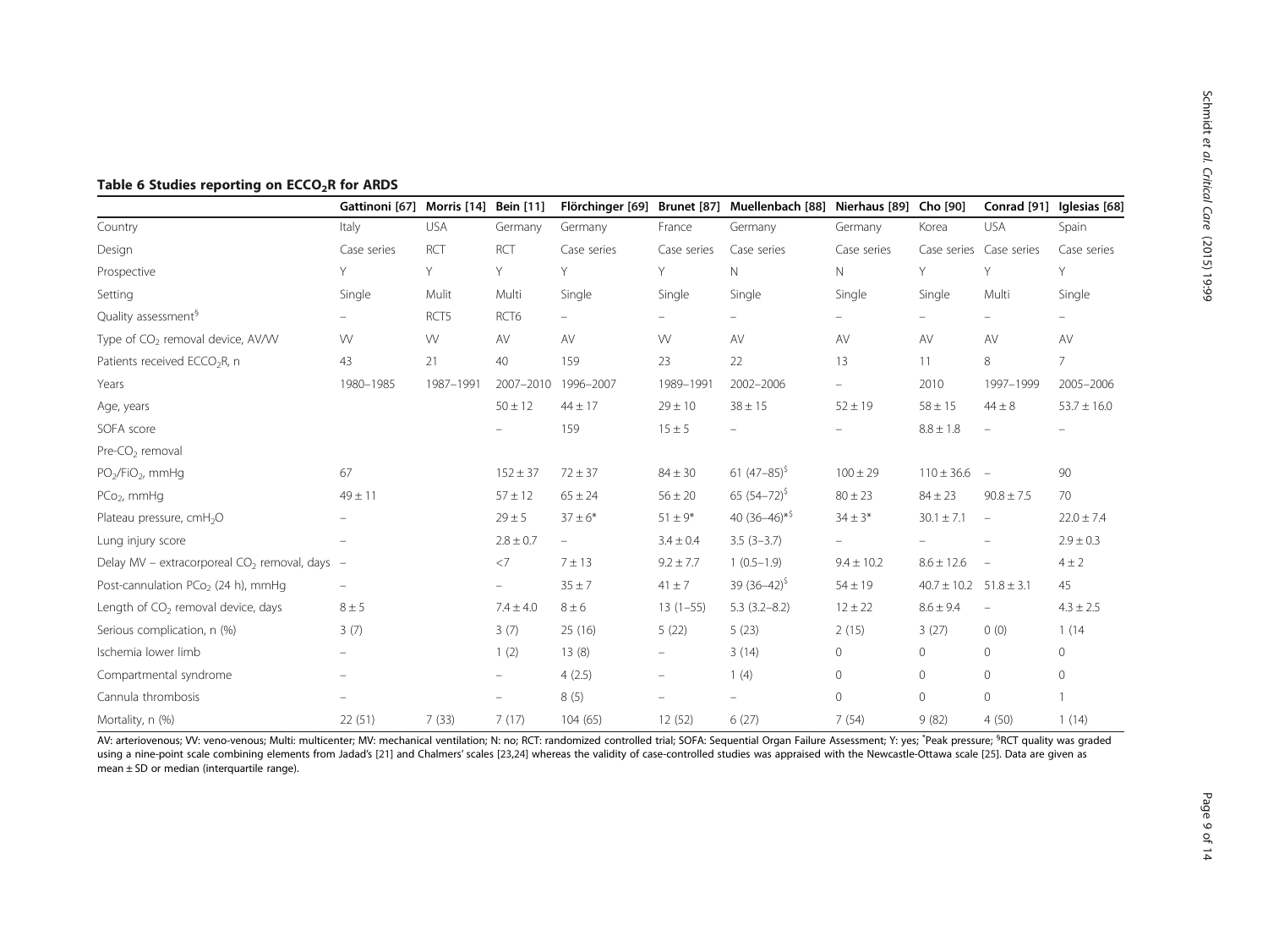control group were treated conventionally at designated treatment centers [\[18](#page-12-0)]. The primary endpoint combining mortality or severe disability 6 months after randomization was lower for the 90 patients randomized to the ECMO group  $(37\% \text{ vs. } 53\%, \text{ p} = 0.03)$ . However, the results of that trial should be analyzed carefully. First, 22 patients randomized to the ECMO arm did not receive ECMO (died before or during transport, improved with conventional management at the referral center or had a contraindication to heparin). Second, no standardized protocol for lung-protective mechanical ventilation existed in the control group and the time spent receiving 'protective' mechanical ventilation was significantly higher in the ECMO arm. Third, more patients received corticosteroids in the ECMO group.

# ECMO and ARDS: retrospective series using the latest technology

In the most recent series, patients benefited from the latest ECMO technology, which includes a centrifugal pump, a polymethylpentene membrane oxygenator and tubing with biocompatible surface treatment. Mortality rates range from 36 to 56% in the studies performed in the last 15 years and reporting outcomes of >30 ECMO patients (Tables [1](#page-3-0) and [2](#page-4-0)). Interestingly, ECMO was provided through a mobile ECMO rescue team in some of these studies. For example, in a series of 124 patients treated at a Danish center between 1997 and 2011 [[31\]](#page-12-0), survival was 71% and 85% of these patients received ECMO via a mobile unit before being transferred to the referral hospital. Similarly, in the Regensburg cohort, 59/176 received ECMO at another hospital by a mobile unit [[32\]](#page-12-0). In a multicenter French cohort of 140 patients treated between 2008 and 2012, 68% patients were retrieved via a mobile ECMO team and their prognosis was comparable to those who received VV-ECMO support in their initial hospital [\[33\]](#page-12-0).

ECMO support may also cause frequent, severe and potentially life-threatening complications (Table [2](#page-4-0)), such as bleeding, infections, intravascular hemolysis, thrombocytopenia or consumption coagulopathy [\[26,33-36](#page-12-0)].

# Results of ECMO for pandemic influenza A (H1N1)-associated ARDS

Mortality rates ranged from 14 to 64% in the 16 studies from 11 countries reporting on the experience of ECMO for influenza A(H1N1)-associated ARDS (Tables [4](#page-6-0) and [5\)](#page-7-0) [\[15-17](#page-12-0),[33](#page-12-0),[37](#page-12-0)-[48\]](#page-12-0). The Australia and New Zealand collaborative group (ANZICS) was the first to report its experience [[15](#page-12-0)]. Despite extreme disease severity at the time of ECMO initiation (median  $PaO<sub>2</sub>/FiO<sub>2</sub>$  ratio 56 mmHg, median positive end-expiratory pressure [PEEP] 18  $cmH<sub>2</sub>O$  and median lung injury score [LIS] of 3.8), only 25% of the 68 ECMO patients died. A British collaborative

cohort series [\[16\]](#page-12-0) depicted the outcome of 80 patients transferred into ECMO referral centers in the United Kingdom of whom 69 received ECMO. Mortality in this cohort was 27.5%. A propensity-matched analysis comparing survival of patients referred for consideration of ECMO to other ARDS patients showed better outcomes for referred patients. By contrast, mortality of propensitymatched patients treated conventionally was comparable to that of ECMO patients in French ICUs of the REVA network. However, only 50% of ECMO patients were successfully matched with control ARDS patients, while unmatched ECMO patients were younger, suffered more severe respiratory failure and had considerably lower mortality [[17](#page-12-0)]. Interestingly, a higher plateau pressure under ECMO was independently associated with mortality, indicating for the first time that an ultraprotective ventilation strategy with reduction of plateau pressure to around  $25$  cmH<sub>2</sub>O following ECMO installation might improve outcomes. Lastly, mortality was 29% in a cohort of 49 proven influenza A(H1N1) patients from the 14 ECMO centers of the ECMO-NET Italian collaborative group [\[48](#page-12-0)]. In this series, patients ventilated for less than 7 days before ECMO initiation had a significantly higher survival.

### Mortality risk factors and outcome prediction for ECMO candidates

Factors associated with poor outcomes after ECMO for acute respiratory failure include older age [[26,27,30,32](#page-12-0),[33,49,50](#page-12-0)], a greater number of days of mechanical ventilation before ECMO establishment [[26,27,30,33,50](#page-12-0)], a higher number of organ failures [[26](#page-12-0),[27,30,32,33,49,50\]](#page-12-0), low pre-ECMO respiratory system compliance [\[50\]](#page-12-0), and immunosuppression [[33](#page-12-0),[50](#page-12-0)[,51\]](#page-13-0). Predictive survival models have been recently developed that might help clinicians select appropriate candidates for ECMO [[33,49](#page-12-0)[-52](#page-13-0)]. For example, the Respiratory Extracorporeal Membrane Oxygenation Survival (RESP) score [\[50\]](#page-12-0), constructed on data extracted from a large multicenter international population (n = 2,355), computes 12 simple pre-ECMO parameters, to provide a relevant and validated tool predicting survival after ECMO for acute respiratory failure. Cumulative predicted hospital survival rates were 92, 76, 57, 33 and 18% for five RESP-score risk classes, I (≥ 6), II (3 to 5), III (−1 to 2), IV (−5 to −2) and V (≤ -6), respectively.

#### Volume-outcome effect and ECMO activity organization

Recent analyses of large pediatric databases have suggested a significant relationship between the volume of patients treated by center and ECMO patient prognosis [\[53-55](#page-13-0)]. ECMO case-series published after the pandemic influenza A(H1N1) might also allow a comparative analysis of worldwide results obtained for a very homogeneous disease (Tables [4](#page-6-0) and [5\)](#page-7-0). These data suggest that the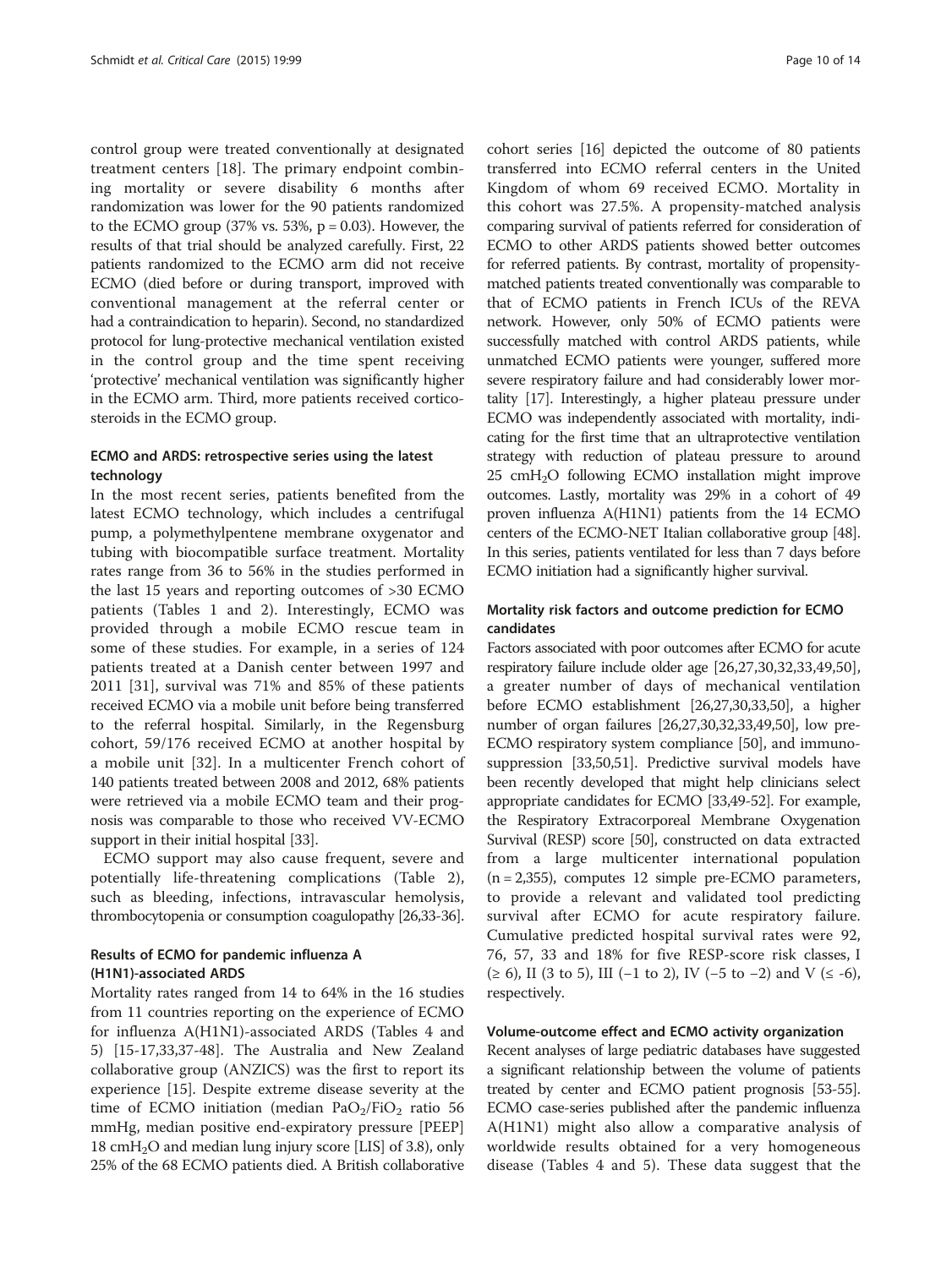best results were obtained for patients managed in expert centers treating a sufficient number of patients and in countries where ECMO activity was organized and regulated, as was the case in the United Kingdom [[56\]](#page-13-0), Italy [[57\]](#page-13-0) and in Australia and New Zealand [[58\]](#page-13-0). A recent position paper [[59\]](#page-13-0) by an international group of physicians with expertise in ECMO for severe respiratory failure advocated for regional and interregional organization of ECMO activity through networks of hospitals around an ECMO referral center with a mobile ECMO unit [[34,](#page-12-0)[60,61\]](#page-13-0) to retrieve the most severe ARDS patients. This group also suggested that at least 20 ECMO cases should be performed per year at each referral center [\[59](#page-13-0)]. Furthermore, high volume and expert referral centers may provide better prevention and management of the severe complications that can occur during long ECMO runs (Table [2\)](#page-4-0).

#### Long term outcomes after ECMO

Durations of intensive care and hospital stays of ECMO patients are long and frequently exceed one month [\[26](#page-12-0)], [[33\]](#page-12-0). Thus, evaluation of the impact of such complex therapy on long-term pulmonary function, quality of life and psychological status appears crucial in the decision process to use ECMO in ARDS patients. To date, long-term prognosis after ECMO for ARDS has rarely been evaluated. Linden et al. reported long-term outcomes of 21 ARDS survivors rescued with ECMO [\[62](#page-13-0)]. In this study, most of the patients had limited fibrosis lesions on CT scan. Respiratory function tests were within normal limits. However, patients reported deterioration in pulmonary symptoms measured by the St George Respiratory Questionnaire, although these symptoms were comparable to those reported in other series of ARDS patients treated conventionally. Similarly, patients in the ECMO arm of the CESAR trial [\[18](#page-12-0)] exhibited comparable or better health-related quality of life scores (measured by the SF-36 questionnaire) than those reported by patients with ARDS treated with conventional management [[63,64](#page-13-0)]. Exertional dyspnea was reported by 50% and 40% of 12 influenza A(H1N1) ECMO patients and 25 controls, respectively [[65\]](#page-13-0). Anxiety and depressive symptoms were reported by 50% and 28% of ECMO patients, respectively, whereas 41% were at risk of post-traumatic stress disorder (PTSD) [[65](#page-13-0)]. By contrast, results of the Melbourne group were poorer, with only 26% of long-term survivors having returned to their previous work at eight-month-follow-up [\[66](#page-13-0)]. Similar to previous studies, mean SF-36 scores in the ECMO population were lower than these previously described with ARDS survivors in the domains of general health, mental health, vitality and social function. Lastly, the largest study published to date was reported by Schmidt et al. [\[33\]](#page-12-0) on a population of 84 6-month survivors. In that series, 36% of the patients reported exertional dyspnea, whereas 30% were still receiving pulmonary treatments after a median 17-month follow-up. Health-related quality of life evaluation in 80% of the 6-month survivors revealed satisfactory mental health but persistent physical and emotional-related difficulties, with anxiety, depression or PTSD symptoms reported by 34, 25 and 16%, respectively.

# Results of extracorporeal  $CO<sub>2</sub>$  removal techniques for ARDS patients

To date, studies on  $ECCO<sub>2</sub>R$  in ARDS patients are scarce and mostly small retrospective case series (Table [6](#page-8-0)). Gattinoni et al. reported in 1986 the first cohort of 43 patients with severe ARDS treated with veno-venous, low flow (200–300 ml/min)  $ECCO<sub>2</sub>R$ , which needed a boot volume of almost two liters of blood [[67](#page-13-0)]. In this series,  $ECCO<sub>2</sub>R$  duration was 5 days, daily blood losses were large (> 1,800 ml/24 hours) and survival was 49%. A randomized study using the same technology was carried out in the early 1990s by Morris et al. [\[14](#page-12-0)]. It was stopped for futility after the enrolment of only 40 patients and mortality was 67% in the 21 patients randomized to  $ECCO<sub>2</sub>R$ . In the 2000s, case series, which used the pumpless arteriovenous shunt (extracorporeal interventional lung assist, iLA, Novalung®, Heilbronn, Germany) were published. Iglesias et al. [[68\]](#page-13-0) reported the outcome of seven patients with ARDS after pneumonectomy. The ECCO<sub>2</sub>R device was left in place for four days,  $CO<sub>2</sub>$ removal was 255 ml/min allowing significant reduction in tidal volume and 6/7 patients survived (Table [6](#page-8-0)). In a larger German cohort of 156 patients, a higher mortality was reported (65%). Of note, 16% of the patients experienced serious complications in that cohort, particularly leg ischemia related to femoral arterial cannulation and need for higher dose catecholamines (Table [6\)](#page-8-0) [[69](#page-13-0)].

The concept of ultraprotective mechanical ventilation was tested in a proof-of concept trial, with  $CO<sub>2</sub>$  removal performed by a modified veno-venous hemofiltration platform. In 10 patients with plateau pressure of 28–30  $cmH<sub>2</sub>O$  at baseline,  $ECCO<sub>2</sub>R$  allowed a reduction of tidal volume (from 6 to 4 ml/kg) and of plateau pressure (from 29 to 25 cmH<sub>2</sub>O), while maintaining PaCO<sub>2</sub> around 50 mmHg [\[19\]](#page-12-0). This protective ventilation strategy was also associated with a significant reduction in proinflammatory cytokine levels in bronchoalveolar (BAL) fluid. This ultraprotective ventilation strategy was recently evaluated in the Xtravent trial [[11](#page-12-0)], which randomized 79 patients to conventional mechanical ventilation using the ARDSNet strategy [[70](#page-13-0)] or to tidal volume reduction to 3 ml/kg permitted by  $CO<sub>2</sub>$  removal with the Novalung AV pumpless  $ECCO<sub>2</sub>R$  device. The numbers of ventilator-free days at day 60 were not different between groups. However, a post-hoc subgroup analysis revealed that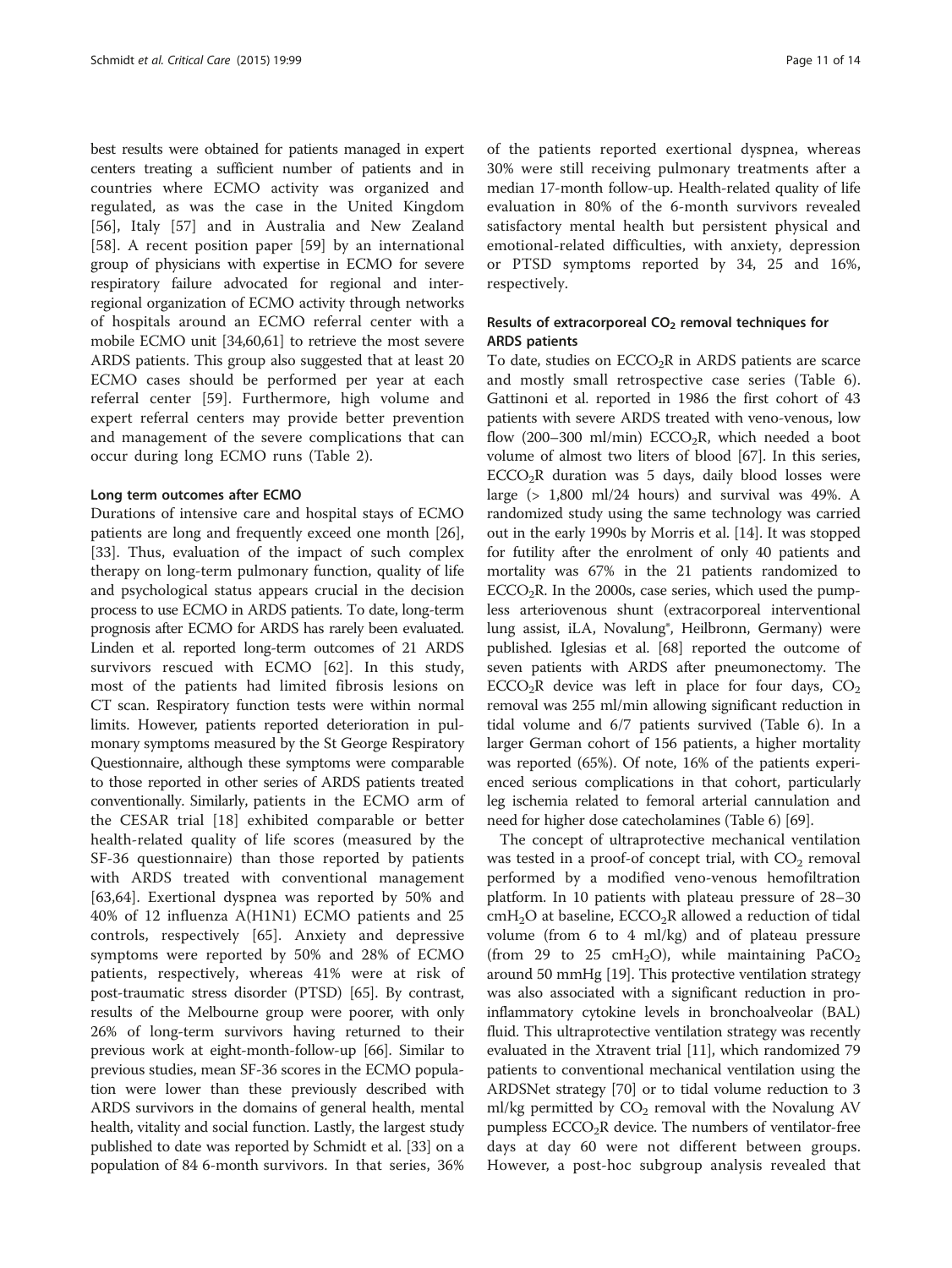<span id="page-11-0"></span>patients with lower PaO<sub>2</sub>/FiO<sub>2</sub> ( $\leq$  150 mmHg) at randomization had significantly more ventilator-free days at days 28 and 60 and were more rapidly weaned from mechanical ventilation.

#### Conclusion and perspectives

We report the results of 56 studies (including 4 RCTs) evaluating extracorporeal gas exchange techniques (ECMO or  $ECCO<sub>2</sub>$ -R) to treat moderate to severe acute respiratory failure in adult patients. Major heterogeneity in study populations, disease severity, type of device used and time at which studies were performed creates insuperable hurdles to design relevant meta-analyses. Results of the most recent randomized CESAR trial, which was conducted in the UK from 2001 to 2006, suggested that a strategy of transfer to an ECMO referral center for consideration to receive ECMO was associated with better outcomes. However, that trial was highly criticized for methodological limitations. Additionally, non-randomized case-series of ECMO, including propensity-matched case–control studies, are prone to important selection biases weakening interpretation of their results. Although early implementation of VV-ECMO in severe ARDS patients might allow significant reduction in ventilatorinduced lung injury (VILI) and may rescue patients dying of refractory hypoxemia, more evidence is urgently needed to evaluate the actual impact of the technique on patientcentered outcomes compared to optimization of conventional treatments, including prone positioning [2]. This is the main objective of the ongoing international multicenter randomized Extracorporeal Membrane Oxygenation for Severe Acute Respiratory Distress Syndrome (EOLIA) trial (ClinicalTrials.gov Identifier: NCT01470703), which will test the efficacy of early VV-ECMO in patients with severe ARDS with tight control of mechanical ventilation in the control group, initiation of ECMO prior to transportation to ECMO centers, and the use of ECMO in every patient randomly assigned to receive it [\[71\]](#page-13-0).

Pathophysiological, experimental and clinical data suggest that an 'ultraprotective' mechanical ventilation strategy reducing tidal volume to 3–4 ml/kg predicted body weight and plateau pressure to  $< 25$  cmH<sub>2</sub>O may further reduce VILI and ARDS-associated morbidity and mortality in less severe ARDS patients. Hypercapnia induced by tidal volume reduction in this setting might be efficiently controlled by the latest generation low-flow, venovenous ECCO<sub>2</sub>R devices, which are more efficient, more biocompatible and associated with fewer hemorrhagic complications because they require less anticoagulation than devices evaluated in the 1980s and 90s, which did not achieve significant mortality reduction. However, the uncritical and large adoption of this strategy is premature and problematic without rigorous evaluation of associated risks and benefits. This will be the objective of the large randomized Strategy of Ultra Protective lung ventilation with Extracorporeal  $CO<sub>2</sub>$  Removal for New-Onset moderate to severe ARDS (SUPERNOVA) trial, which will test the benefits of early tidal volume and plateau pressure reduction allowed by the latest generation  $ECCO<sub>2</sub>R$  device in patients with moderate forms of ARDS [\[72\]](#page-13-0).

Lastly, future studies of extracorporeal gas exchange should also include detailed evaluation of physical and psychosocial rehabilitation that could lead to improved long-term health-related quality of life in this population of patients.

#### Abbreviations

ARDS: Acute respiratory distress syndrome; AV: Arteriovenous; BMI: Body mass index; ECCO<sub>2</sub>R: Extracorporeal carbon dioxide removal; ECMO: Extracorporeal membrane oxygenation; ELSO: Extracorporeal life support organization; ICU: Intensive care unit; LIS: Lung injury score; MV: Mechanical ventilation; PEEP: Positive end-expiratory pressure; PRISMA: Preferred reporting items for systematic reviews and meta-analyses; RCT: Randomized control trial; RESP: Respiratory extracorporeal membrane oxygenation survival; SOFA: Sequential organ failure assessment; VILI: Ventilator-induced lung injury; VV: Veno-venous.

#### Competing interests

Pr Combes is the primary investigator of the EOLIA trial, NCT01470703, a randomized trial of VV-ECMO supported in part by MAQUET. Pr Combes has received honoraria for lectures by MAQUET, BAXTER AND ALung. The other authors declare that they have no competing interests.

#### Acknowledgement

Matthieu Schmidt was supported by the French Intensive Care Society (SRLF), the "Fonds de dotation Recherche en Santé Respiratoire, 2012", the "Collège des Enseignants de Réanimation Médicale" and the "Département du Développement professionnel continu médical – Assistance publique-Hôpitaux de Paris".

#### Declarations

The publication charges for this article were funded by the corresponding author's institution.

#### Author details

<sup>1</sup>Université Pierre et Marie Curie, Medical-Surgical Intensive Care Unit, iCAN, Institute of Cardiometabolism and Nutrition, Hôpital de la Pitié–Salpêtrière, Assistance Publique-Hôpitaux de Paris, Paris, France. <sup>2</sup>The Australian & New Zealand Intensive Care Research Centre and the Intensive Care Department, Alfred Hospital, Melbourne, Australia.

#### Published online: 16 March 2015

#### References

- Dreyfuss D, Soler P, Basset G, Saumon G. High inflation pressure pulmonary edema. Respective effects of high airway pressure, high tidal volume, and positive end-expiratory pressure. Am Rev Respir Dis. 1988;137:1159–64.
- 2. Guerin C, Reignier J, Richard JC, et al. Prone positioning in severe acute respiratory distress syndrome. N Engl J Med. 2013;368:2159–68.
- 3. Papazian L, Forel JM, Gacouin A, et al. Neuromuscular blockers in early acute respiratory distress syndrome. N Engl J Med. 2010;363:1107–16.
- 4. Hill JD, O'Brien TG, Murray JJ, et al. Prolonged extracorporeal oxygenation for acute post-traumatic respiratory failure (shock-lung syndrome). Use of the Bramson membrane lung. N Engl J Med. 1972;286:629–34.
- 5. Kolobow T, Zapol W, Pierce JE, Keeley AF, Replogle RL, Haller A. Partial extracorporeal gas exchange in alert newborn lambs with a membrane artificial lung perfused via an A-V shunt for periods up to 96 hours. Trans Am Soc Artif Intern Organs. 1968;14:328–34.
- 6. Combes A, Brechot N, Luyt CE, Schmidt M. What is the niche for extracorporeal membrane oxygenation in severe acute respiratory distress syndrome? Curr Opin Crit Care. 2012;18:527–32.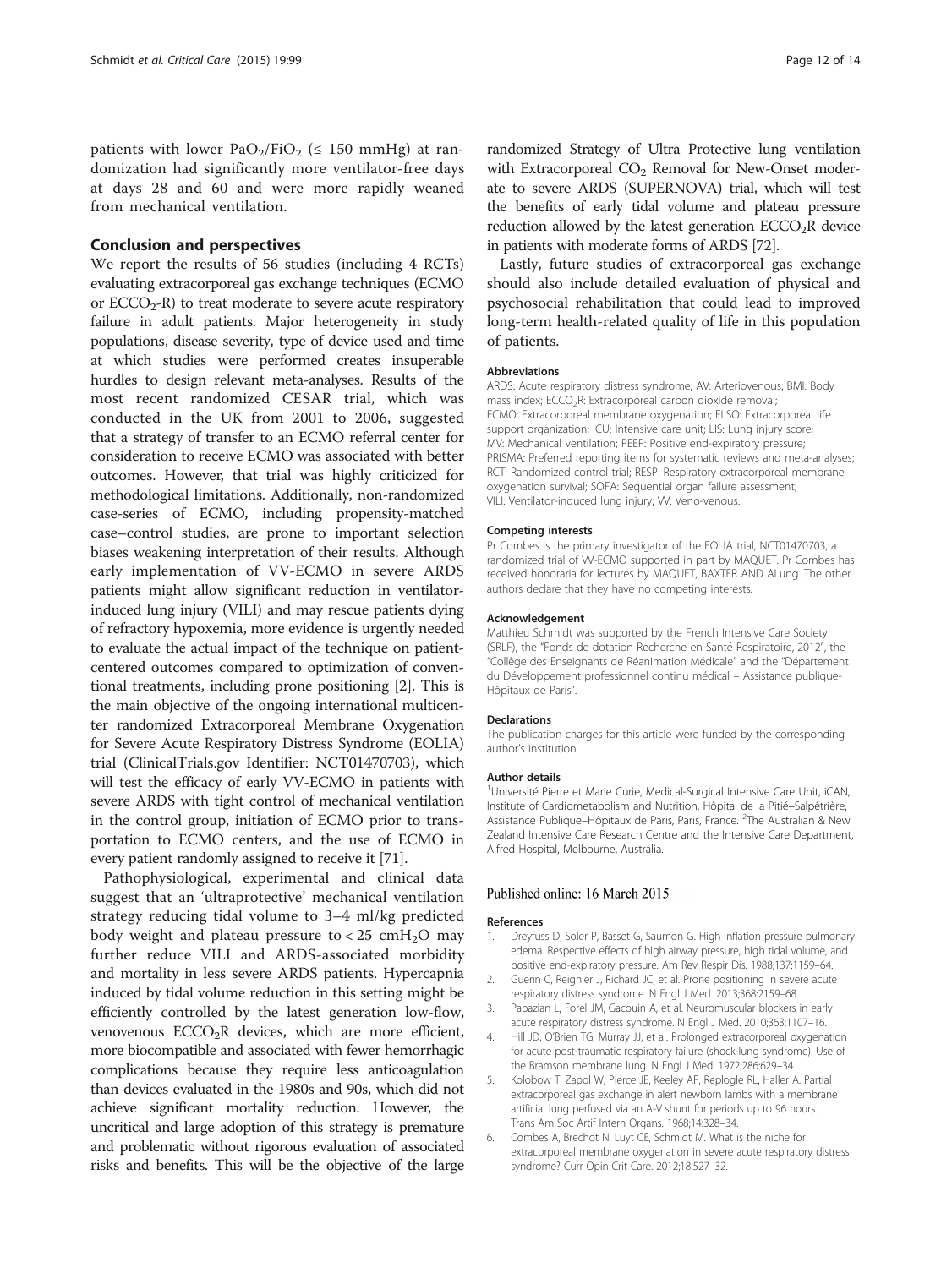- <span id="page-12-0"></span>7. Brodie D, Bacchetta M. Extracorporeal membrane oxygenation for ARDS in adults. N Engl J Med. 2012;365:1905–14.
- 8. Combes A, Bacchetta M, Brodie D, Muller T, Pellegrino V. Extracorporeal membrane oxygenation for respiratory failure in adults. Curr Opin Crit Care. 2012;18:99–104.
- 9. MacLaren G, Combes A, Bartlett RH. Contemporary extracorporeal membrane oxygenation for adult respiratory failure: life support in the new era. Intensive Care Med. 2012;38:210–20.
- 10. Cove ME, Maclaren G, Federspiel WJ, Kellum JA. Bench to bedside review: extracorporeal carbon dioxide removal, past present and future. Crit Care. 2012;16:232.
- 11. Bein T, Weber-Carstens S, Goldmann A, et al. Lower tidal volume strategy (approximately 3 ml/kg) combined with extracorporeal CO2 removal versus 'conventional' protective ventilation (6 ml/kg) in severe ARDS: the prospective randomized Xtravent-study. Intensive Care Med. 2013;39:847–56.
- 12. Schmidt M, Tachon G, Devilliers C, et al. Blood oxygenation and decarboxylation determinants during venovenous ECMO for respiratory failure in adults. Intensive Care Med. 2013;39:838–46.
- 13. Zapol WM, Snider MT, Hill JD, et al. Extracorporeal membrane oxygenation in severe acute respiratory failure. A randomized prospective study. JAMA. 1979;242:2193–6.
- 14. Morris AH, Wallace CJ, Menlove RL, et al. Randomized clinical trial of pressure-controlled inverse ratio ventilation and extracorporeal CO2 removal for adult respiratory distress syndrome. Am J Respir Crit Care Med. 1994;149:295–305.
- 15. Davies A, Jones D, Bailey M, et al. Extracorporeal Membrane Oxygenation for 2009 Influenza A(H1N1) Acute Respiratory Distress Syndrome. JAMA. 2009;302:1888–95.
- 16. Noah MA, Peek GJ, Finney SJ, et al. Referral to an extracorporeal membrane oxygenation center and mortality among patients with severe 2009 influenza A(H1N1). JAMA. 2011;306:1659–68.
- 17. Pham T, Combes A, Roze H, et al. Extracorporeal membrane oxygenation for pandemic influenza A(H1N1)-induced acute respiratory distress syndrome: A cohort study and propensity-matched analysis. Am J Respir Crit Care Med. 2013;187:276–85.
- 18. Peek GJ, Mugford M, Tiruvoipati R, et al. Efficacy and economic assessment of conventional ventilatory support versus extracorporeal membrane oxygenation for severe adult respiratory failure (CESAR): a multicentre randomised controlled trial. Lancet. 2009;374:1351–63.
- 19. Terragni PP, Del Sorbo L, Mascia L, et al. Tidal volume lower than 6 ml/kg enhances lung protection: role of extracorporeal carbon dioxide removal. Anesthesiology. 2009;111:826–35.
- 20. Moher D, Liberati A, Tetzlaff J, Altman DG. Preferred reporting items for systematic reviews and meta-analyses: the PRISMA statement. Ann Intern Med. 2009;151:264–9.
- 21. Jadad AR, Moore RA, Carroll D, et al. Assessing the quality of reports of randomized clinical trials: is blinding necessary? Control Clin Trials. 1996;17:1–12.
- 22. Wells GA, Shea B, O'Connell D et al. The Newcastle-Ottawa Scale (NOS) for assessing the quality of nonrandomised studies in meta-analyses. [http://www.ohri.ca/programs/clinical\\_epidemiology/oxford.asp.](http://www.ohri.ca/programs/clinical_epidemiology/oxford.asp)
- 23. Chalmers TC, Smith Jr H, Blackburn B, et al. A method for assessing the quality of a randomized control trial. Control Clin Trials. 1981;2:31–49.
- 24. Mitchell MD, Mikkelsen ME, Umscheid CA, Lee I, Fuchs BD, Halpern SD. A systematic review to inform institutional decisions about the use of extracorporeal membrane oxygenation during the H1N1 influenza pandemic. Crit Care Med. 2010;38:1398–404.
- 25. Stang A. Critical evaluation of the Newcastle-Ottawa scale for the assessment of the quality of nonrandomized studies in meta-analyses. Eur J Epidemiol. 2010;25:603–5.
- 26. Brogan TV, Thiagarajan RR, Rycus PT, Bartlett RH, Bratton SL. Extracorporeal membrane oxygenation in adults with severe respiratory failure: a multi-center database. Intensive Care Med. 2009;35:2105–14.
- 27. Hemmila MR, Rowe SA, Boules TN, et al. Extracorporeal life support for severe acute respiratory distress syndrome in adults. Ann Surg. 2004;240:595–605.
- 28. Mols G, Loop T, Geiger K, Farthmann E, Benzing A. Extracorporeal membrane oxygenation: a ten-year experience. Am J Surg. 2000;180:144–54.
- 29. Lewandowski K, Rossaint R, Pappert D, et al. High survival rate in 122 ARDS patients managed according to a clinical algorithm including extracorporeal membrane oxygenation. Intensive Care Med. 1997;23:819–35.
- 30. Beiderlinden M, Eikermann M, Boes T, Breitfeld C, Peters J. Treatment of severe acute respiratory distress syndrome: role of extracorporeal gas exchange. Intensive Care Med. 2006;32:1627–31.
- 31. Lindskov C, Jensen RH, Sprogoe P, et al. Extracorporeal membrane oxygenation in adult patients with severe acute respiratory failure. Acta Anaesthesiol Scand. 2013;57:303–11.
- 32. Schmid C, Philipp A, Hilker M, et al. Venovenous extracorporeal membrane oxygenation for acute lung failure in adults. J Heart Lung Transplant. 2012;31:9–15.
- 33. Schmidt M, Zogheib E, Roze H, et al. The PRESERVE mortality risk score and analysis of long-term outcomes after extracorporeal membrane oxygenation for severe acute respiratory distress syndrome. Intensive Care Med. 2013;39:1704–13.
- 34. Forrest P, Ratchford J, Burns B, et al. Retrieval of critically ill adults using extracorporeal membrane oxygenation: an Australian experience. Intensive Care Med. 2011;37:824–30.
- 35. Muller T, Philipp A, Luchner A, et al. A new miniaturized system for extracorporeal membrane oxygenation in adult respiratory failure. Crit Care. 2009;13:R205.
- 36. Schmidt M, Brechot N, Hariri S, et al. Nosocomial infections in adult cardiogenic shock patients supported by venoarterial extracorporeal membrane oxygenation. Clin Infect Dis. 2012;55:1633–41.
- 37. Chan KK, Lee KL, Lam PK, Law KI, Joynt GM, Yan WW. Hong Kong's experience on the use of extracorporeal membrane oxygenation for the treatment of influenza A (H1N1). Hong Kong Med J. 2010;16:447–54.
- 38. D'Ancona G, Capitanio G, Chiaramonte G, et al. Extracorporeal membrane oxygenator rescue and airborne transportation of patients with influenza A (H1N1) acute respiratory distress syndrome in a Mediterranean underserved area. Interact Cardiovasc Thorac Surg. 2011;12:935–7.
- 39. Freed DH, Henzler D, White CW, et al. Extracorporeal lung support for patients who had severe respiratory failure secondary to influenza A (H1N1) 2009 infection in Canada. Can J Anaesth. 2010;57:240–7.
- 40. Holzgraefe B, Broome M, Kalzen H, Konrad D, Palmer K, Frenckner B. Extracorporeal membrane oxygenation for pandemic H1N1 2009 respiratory failure. Minerva Anestesiol. 2010;76:1043–51.
- 41. Roch A, Lepaul-Ercole R, Grisoli D, et al. Extracorporeal membrane oxygenation for severe influenza A (H1N1) acute respiratory distress syndrome: a prospective observational comparative study. Intensive Care Med. 2010;36:1899–905.
- 42. Roncon-Albuquerque Jr R, Basilio C, Figueiredo P, et al. Portable miniaturized extracorporeal membrane oxygenation systems for H1N1-related severe acute respiratory distress syndrome: A case series. J Crit Care. 2012;27:454–63.
- 43. Takeda S, Kotani T, Nakagawa S, et al. Extracorporeal membrane oxygenation for 2009 influenza A(H1N1) severe respiratory failure in Japan. J Anesth. 2012;26:650–7.
- 44. Turner DA, Rehder KJ, Peterson-Carmichael SL, et al. Extracorporeal membrane oxygenation for severe refractory respiratory failure secondary to 2009 H1N1 influenza A. Respir Care. 2011;56:941–6.
- 45. Hou X, Guo L, Zhan Q, et al. Extracorporeal membrane oxygenation for critically ill patients with 2009 influenza A (H1N1)-related acute respiratory distress syndrome: preliminary experience from a single center. Artif Organs. 2012;36:780–6.
- 46. Michaels AJ, Hill JG, Bliss D, et al. Pandemic flu and the sudden demand for ECMO resources: a mature trauma program can provide surge capacity in acute critical care crises. J Trauma Acute Care Surg. 2013;74:1493–7.
- 47. Bonastre J, Suberviola B, Pozo JC, et al. Extracorporeal lung support in patients with severe respiratory failure secondary to the 2010–2011 winter seasonal outbreak of influenza A (H1N1) in Spain. Med Intensiva. 2012;36:193–9.
- 48. Patroniti N, Zangrillo A, Pappalardo F, et al. The Italian ECMO network experience during the 2009 influenza A(H1N1) pandemic: preparation for severe respiratory emergency outbreaks. Intensive Care Med. 2011;37:1447–57.
- 49. Roch A, Hraiech S, Masson E, et al. Outcome of acute respiratory distress syndrome patients treated with extracorporeal membrane oxygenation and brought to a referral center. Intensive Care Med. 2014;40:74–83.
- Schmidt M, Bailey M, Sheldrake J, et al. Predicting survival after extracorporeal membrane oxygenation for severe acute respiratory failure. The Respiratory Extracorporeal Membrane Oxygenation Survival Prediction (RESP) Score. Am J Respir Crit Care Med. 2014;189:1374–82.